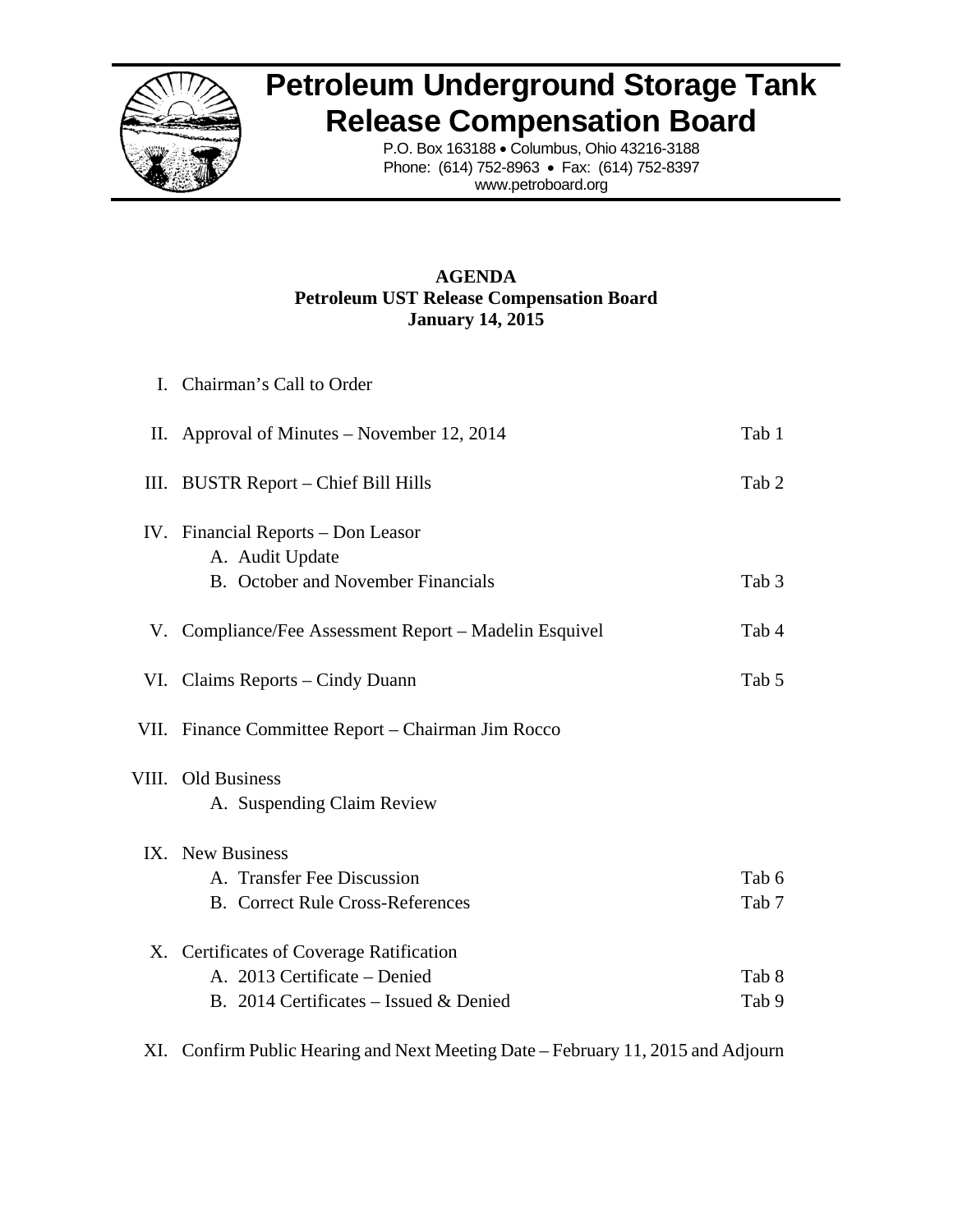# Memorandum

**To:** Petroleum Underground Storage Tank Release Compensation Board **From:** Chief William Hills, BUSTR **Re: BUSTR Report** 

**Date:** January 14, 2015

# **PERSONNEL –**

The Attorney and Clerk positions have been funded, posted and are in a holding pattern with Commerce Human Resources. Currently in process of bringing on two (2) intermittent employees to assist with the clerical duties of providing public record requests and management of the file room.

# **ADMINISTRATION –**

The BUSTR Revolving Loan Fund Program administrative rule (OAC 1301:7-9-20) that enables Political Subdivisions to address the removal of Underground Storage Tanks is now effective. The application form is available on the State Fire Marshal web site.

The responsible party search program has been successfully completed. Results are being summarized and responsible parties informed. Another responsible party search program of 110 sites has begun and will be completed by June 30, 2015.

The LUST grant allocation for FY 15/16 has been provided by U.S. EPA Region 5. The increased amount will allow BUSTR to fill an attorney and clerk position lost by cuts to the grant 2 years ago.

The UST grant final allocation for FY 14/15 has been received and results in a 12% cut for the period. As a result, the vacant field inspector position will not be filled and no vehicles will be replaced during the period.

# **TRAINING AND STAFF DEVELOPMENT –**

An "All Commerce Employee Meeting" is scheduled for February 26, 2015.

# **TRAINING TO STAKEHOLDERS** –

BUSTR Release Prevention training staff presented during the January 7, 2015 ARITA annual certified installers refresher course held at Medina, Ohio.

BUSTR is considering a possible speaking request on April 23 – 25 at the annual Ohio State Bar Association meeting.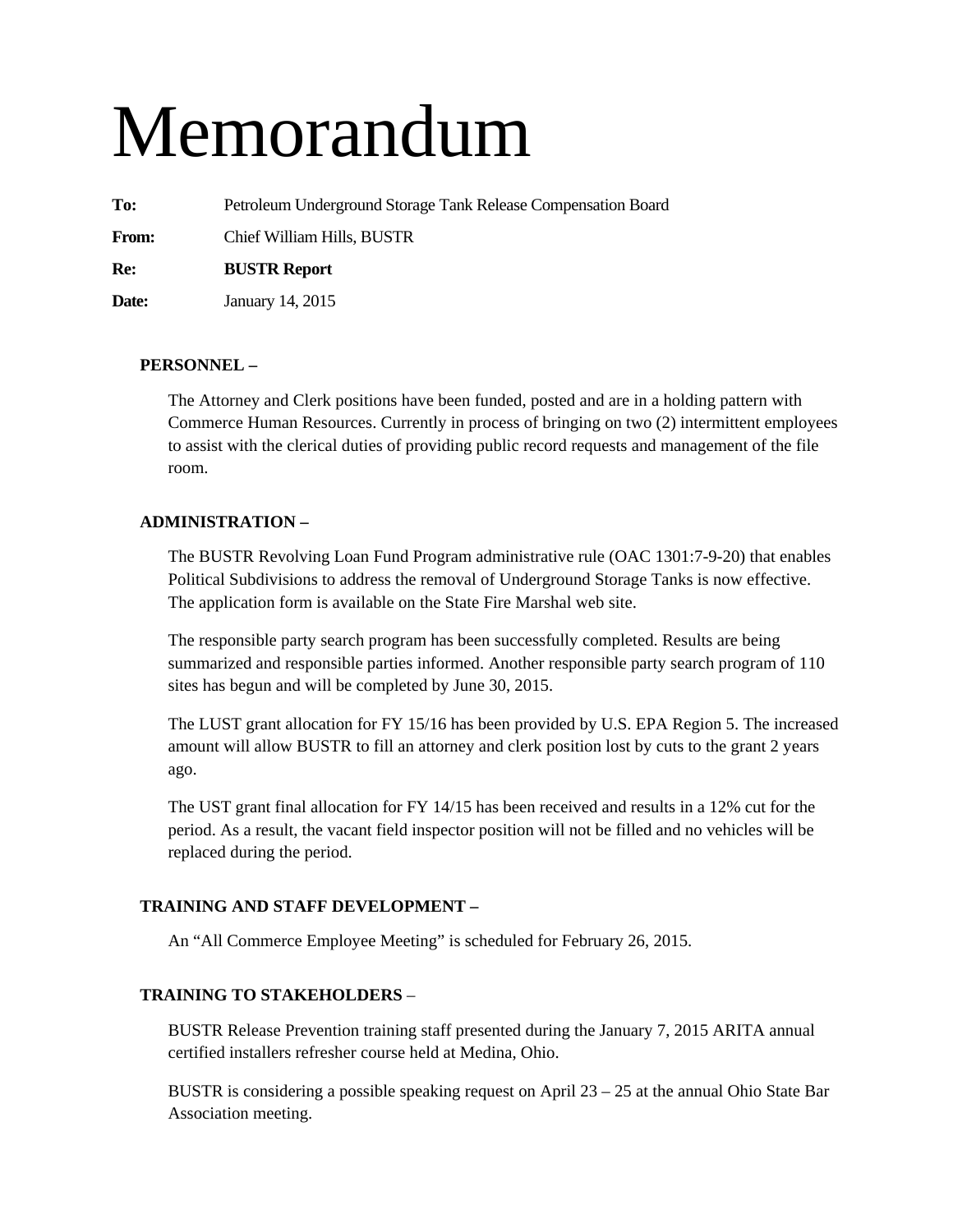# **ACTIVITY –**

## **OTTER Database Upgrade Project**

Ventech and IT Commerce continue to correct minor issues as part of the contract.

## **Click Scheduling**

There have only been a few minor issues that are being handled in-house.

## **STATISTICS and/or COMMENTS**

## **Release Prevention**

## **UST Operation Compliance Inspections**

The current 3 year inspection cycle ends June 30, 2016.

For the week ending **January 3, 2015** 

**31** new inspections were performed for a total of **4,377** inspections.

## **Corrective Action**

## **No Further Action Letters (NFA)**

The current grant cycle ends September 30, 2015.

For the week ending **January 3, 2015** 

**5** NFA's were generated, for a total of **134** NFA's

To - date target projection of total NFA's is **154** 

| <b>Statistic</b>                | <b>Count as of 1/03/2015</b> |
|---------------------------------|------------------------------|
| Number of Registered Tanks      | 21,821                       |
| Number of Owners of Registered  |                              |
| Facilities                      | 3,694                        |
| Number of Registered Facilities | 7,421                        |
| Number of Active Releases       | 2,419                        |
| Number of Active Closures       | 1,269                        |
| Number of Program No Further    |                              |
| Actions                         | 28,399                       |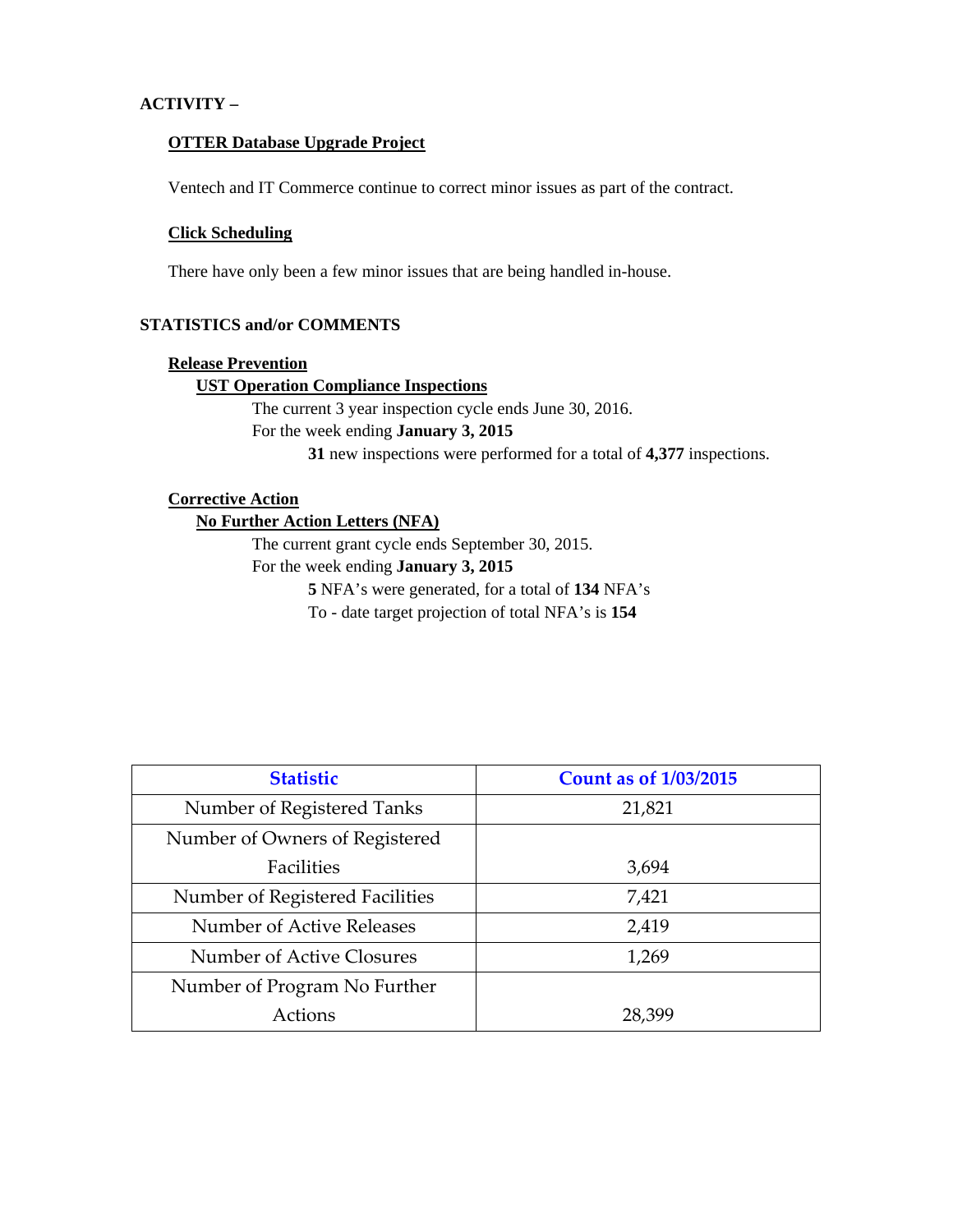#### *MONTHLY INCOME FIGURES AS OF NOVEMBER 30, 2014 (CASH BASIS)*

| Fiscal 2015                         |               |            |             |            |                 |                  | % Of          | FY 2015       |
|-------------------------------------|---------------|------------|-------------|------------|-----------------|------------------|---------------|---------------|
|                                     | July          | August     | September   | October    | <b>November</b> | <b>Total YTD</b> | <b>Budget</b> | <b>Budget</b> |
| <b>Tank Revenue</b>                 |               |            |             |            |                 |                  |               |               |
| In house collections *              | 11,041,705.00 | 223,314.20 | 47,404.28   | 78,213.00  | 36,745.00       | 11,427,381.48    |               |               |
| AG collections                      | 15,877.05     | 14,703.86  | 7,480.70    | 6,630.71   | 7,715.86        | 52,408.18        |               |               |
| Collection costs paid by owner      | (1,634.43)    | (876.17)   | (1,016.66)  | (598.89)   | (754.23)        | (4,880.38)       |               |               |
| <b>Total Tank Revenue</b>           | 11,055,947.62 | 237,141.89 | 53,868.32   | 84,244.82  | 43,706.63       | 11,474,909.28    | 96.74%        | 11,862,000    |
| Interest Income                     |               |            |             |            |                 |                  |               |               |
| <b>Interest Earned</b>              | 4,341.82      | 4,401.36   | 4,451.45    | 4,619.28   | 3,387.10        | 21,201.01        | 42.32%        | 50,100        |
| Unearned Gain/(Loss) on Investments | (16, 200.00)  | 13,320.00  | (8, 130.00) | 17,480.00  | 900.00          | 7,370.00         |               |               |
| <b>Total Interest Income</b>        | (11, 858.18)  | 17,721.36  | (3,678.55)  | 22,099.28  | 4,287.10        | 28,571.01        |               |               |
| Miscellaneous Income                | 0.00          | 19.81      | 17.53       | 0.21       | 7.65            | 45.20            | 4.52%         | 1,000         |
| <b>Total Income</b>                 | 11,044,089.44 | 254,883.06 | 50,207.30   | 106,344.31 | 48,001.38       | 11,503,525.49    | 96.56%        | 11,913,100    |
|                                     |               |            |             |            |                 |                  |               |               |
| <b>Claims Expense</b>               | 500,234.01    | 706,975.79 | 636,288.81  | 198,262.02 | 1,017,768.28    | 3,059,528.91     | 33.99%        | 9,000,000     |
| <b>Operating Expenses</b>           |               |            |             |            |                 |                  |               |               |
| <b>Salaries</b>                     | 95,659.67     | 88,412.73  | 92,838.80   | 104,124.43 | 88,341.61       | 469,377.24       | 37.48%        | 1,252,200     |
| Temp Services *                     | 3,945.38      | 5,394.39   | 4,551.75    | 1,260.00   | 0.00            | 15,151.52        | 60.61%        | 25,000        |
| Rent                                | 9,035.21      | 9,035.21   | 9,035.21    | 9,035.21   | 9,035.21        | 45,176.05        | 41.64%        | 108,500       |
| <b>Office Supplies</b>              | 665.02        | 658.51     | 745.94      | 180.73     | 715.40          | 2,965.60         | 15.61%        | 19,000        |
| Printing & Copying *                | 397.90        | 573.29     | 210.21      | 660.91     | 497.45          | 2,339.76         | 15.60%        | 15,000        |
| <b>Staff Development</b>            | 0.00          | 0.00       | 0.00        | 0.00       | 0.00            | 0.00             | 0.00%         | 2,000         |
| Advertising                         | 0.00          | 0.00       | 0.00        | 0.00       | 0.00            | 0.00             | 0.00%         | 2,000         |
| Legal & Professional                |               |            |             |            |                 |                  |               |               |
| L&P services                        | 11,861.09     | 379.25     | 1,213.87    | 292.43     | 45,579.06       | 59,325.70        |               |               |
| Collection costs                    | 3,714.61      | 1,535.00   | 1,003.66    | 5,734.62   | 1,405.92        | 13,393.81        |               |               |
| Collection costs paid by owner      | (1,634.43)    | (876.17)   | (1,016.66)  | (598.89)   | (754.23)        | (4,880.38)       |               |               |
| <b>Total L &amp; P Expense</b>      | 13,941.27     | 1,038.08   | 1,200.87    | 5,428.16   | 46,230.75       | 67,839.13        | 25.13%        | 270,000       |
| Travel                              | 358.24        | (176.56)   | 331.40      | 189.60     | 0.00            | 702.68           | 7.03%         | 10,000        |
| <b>Employee Expenses</b>            | 1,750.00      | 1,750.00   | 1,750.00    | 1,770.97   | 1,750.00        | 8,770.97         | 36.55%        | 24,000        |
| Telephone                           | 1,341.04      | 833.93     | 530.93      | 1,136.93   | 825.93          | 4,668.76         | 42.44%        | 11,000        |
| Postage *                           | 70.95         | 17,786.42  | 193.50      | 135.45     | 3,697.23        | 21,883.55        | 72.95%        | 30,000        |
| Depreciation                        | 2,280.57      | 2,280.57   | 2,280.57    | 2,293.44   | 2,263.45        | 11,398.60        | 40.14%        | 28,400        |
| <b>Total Operating Expenses</b>     | 129,445.25    | 127,586.57 | 113,669.18  | 126,215.83 | 153,357.03      | 650,273.86       | 36.18%        | 1,797,100     |

Net Income (Cash method) 7,793,722.72

\* Extremely cylical; occurs mainly during and as a result of the fee assessment period.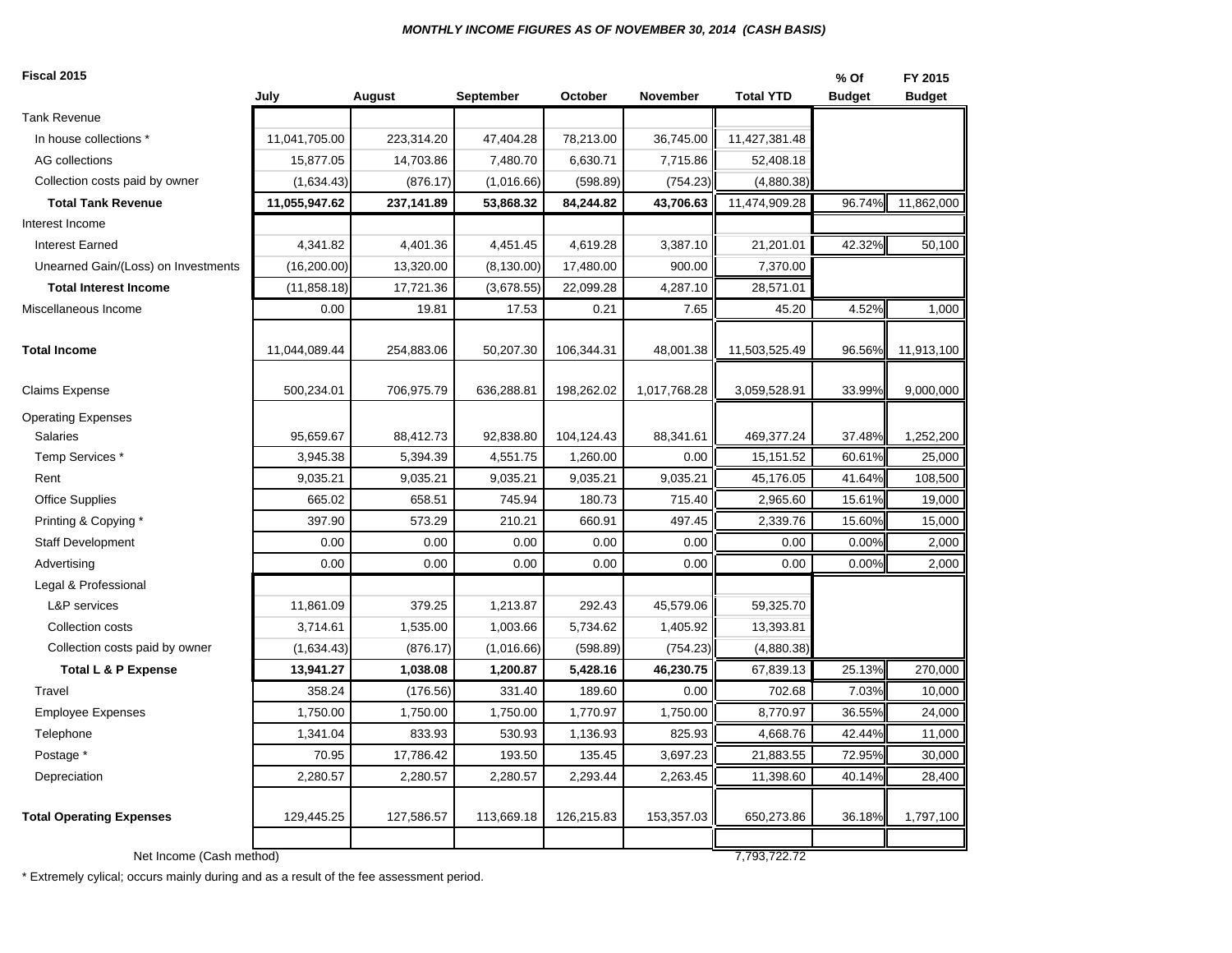# *Petroleum UST Release Compensation Board*  **Balance Sheet As of 11/30/2014**

| <b>Assets</b>                                                                                                                                                                                                                                                                                                     |                                                                                                            |                              |  |
|-------------------------------------------------------------------------------------------------------------------------------------------------------------------------------------------------------------------------------------------------------------------------------------------------------------------|------------------------------------------------------------------------------------------------------------|------------------------------|--|
| <b>Current Assets</b><br>108 State Cash Balance<br>112 Debt Service Fund<br>114 Treasury Notes<br>138 Unclaimed Monies Trust Account<br>140 Investments - Obligated<br>141 Reinvested Interest - Obligated<br>142 Investments - Unobligated<br>143 Reinvested Interest-Unobligated<br><b>Total Current Assets</b> | 3,060,450.45<br>0.00<br>8,035,997.84<br>20,478.13<br>5,926,316.97<br>1,188.56<br>11,238,967.92<br>1,969.43 | 28,285,369.30                |  |
| <b>Fixed Assets</b><br>160 Fixed Asset-Furniture<br>165 Fixed Asset-Data Processing<br>169 Accumulated Depreciation<br><b>Total Fixed Assets</b><br><b>Total Assets</b>                                                                                                                                           | 110,254.73<br>845,231.18<br>(916, 764.99)                                                                  | 38,720.92<br>\$28,324,090.22 |  |
| <b>Liabilities</b>                                                                                                                                                                                                                                                                                                |                                                                                                            |                              |  |
| <b>Current Liabilities</b><br><b>Total Current Liabilities</b><br><b>Long Term Liabilities</b><br><b>Total Long Term Liabilities</b><br><b>Total Liabilities</b>                                                                                                                                                  |                                                                                                            | 0.00<br>0.00<br>\$0.00       |  |
| <b>Equity</b>                                                                                                                                                                                                                                                                                                     |                                                                                                            |                              |  |
| <b>Equity Accounts</b><br>283 Retained Earnings (Deficiency)<br>Current Year Income (Loss)<br><b>Total Equity</b>                                                                                                                                                                                                 | 17,441,666.65<br>10,882,423.57                                                                             | 28,324,090.22                |  |
| <b>Total Liabilities and Equity</b>                                                                                                                                                                                                                                                                               |                                                                                                            | \$28,324,090.22              |  |

Г

Г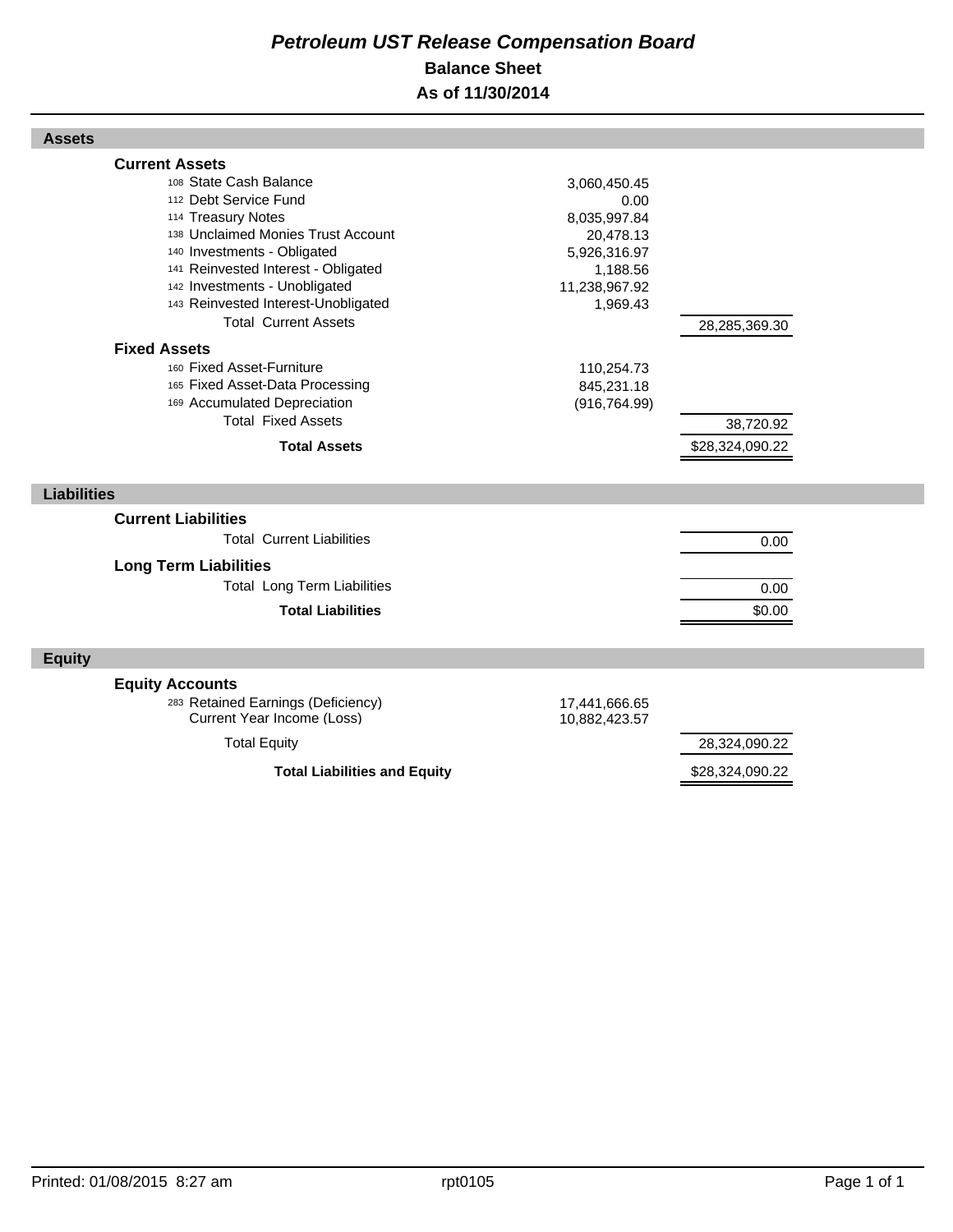# *Petroleum UST Release Compensation Board*  **Income Statement For the Month Ended 11/30/2014**

|                     | <b>Operating Income</b>              |                  | <b>Year To Date</b> |
|---------------------|--------------------------------------|------------------|---------------------|
| 301                 | <b>Tank Fees</b>                     | 43,706.63        | 13,139,624.97       |
| 303                 | Investment Income                    | 4,287.10         | 28,571.01           |
|                     | <b>Total Operating Income</b>        | 47,993.73        | 13,168,195.98       |
|                     | <b>Operating Expenses</b>            |                  |                     |
| 350                 | <b>Claims Paid</b>                   | 1,017,768.28     | 1,844,832.97        |
|                     | <b>Total Operating Expenses</b>      | 1,017,768.28     | 1,844,832.97        |
|                     | <b>Administrative Expenses</b>       |                  |                     |
| 621                 | <b>Salaries</b>                      | 92,600.00        | 298,379.64          |
| 626                 | <b>Temporary Services</b>            | 0.00             | 12,891.39           |
| 634                 | Rent                                 | 9,035.21         | 45,176.05           |
| 638                 | <b>Office Supplies</b>               | 715.40           | 2,425.58            |
| 639                 | Printing & Copying                   | 497.45           | 2,121.91            |
| 668                 | Legal & Professional                 | 46,230.75        | 51,075.38           |
| 669                 | <b>Depreciation Expense</b>          | 2,263.45         | 11,398.60           |
| 672                 | Travel                               | 0.00             | 344.44              |
| 675                 | <b>Employee Expenses</b>             | 1,750.00         | 8,770.97            |
| 680                 | Telephone                            | 825.93           | 4,161.65            |
| 681                 | Postage                              | 3,697.23         | 4,239.03            |
|                     | <b>Total Administrative Expenses</b> | 157,615.42       | 440,984.64          |
| <b>Other Income</b> |                                      |                  |                     |
| 701                 | Miscellaneous Income                 | 7.65             | 45.20               |
|                     | <b>Total Other Income</b>            | 7.65             | 45.20               |
|                     | Net Income (Loss)                    | (\$1,127,382.32) | \$10,882,423.57     |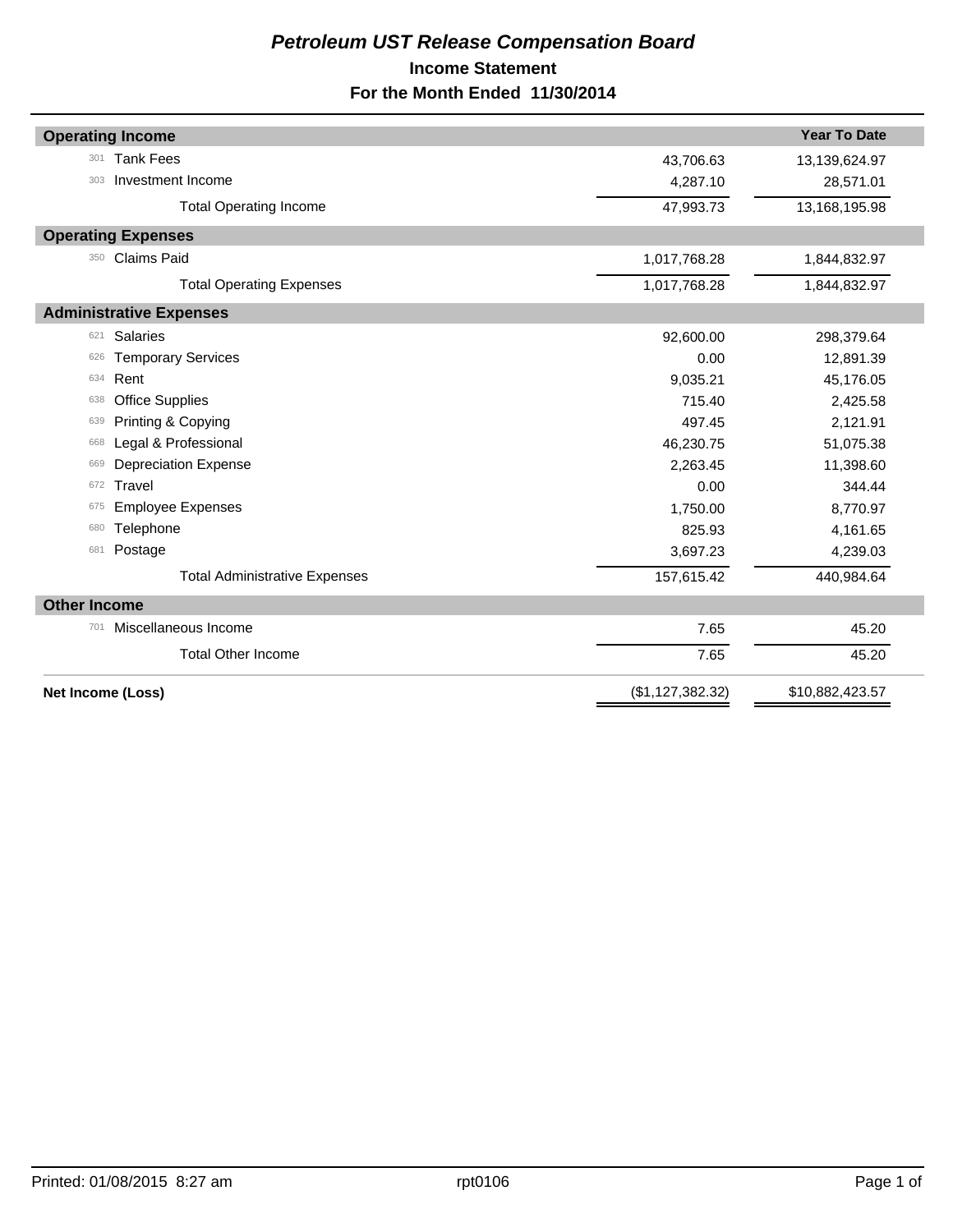# **Trial Balance** *Petroleum UST Release Compensation Board*  **Transaction Dates 11/01/2014 to 11/30/2014**

|     | Account Account                       | <b>Beginning Balance</b> | Transaction    | <b>Ending Balance</b> |
|-----|---------------------------------------|--------------------------|----------------|-----------------------|
| 108 | <b>State Cash Balance</b>             | 3,172,088.14             | (111, 637.69)  | 3,060,450.45          |
| 114 | <b>Treasury Notes</b>                 | 8,032,521.14             | 3,476.70       | 8,035,997.84          |
| 138 | <b>Unclaimed Monies Trust Account</b> | 20,477.18                | 0.95           | 20,478.13             |
| 140 | Investments - Obligated               | 6,944,085.25             | (1,017,768.28) | 5,926,316.97          |
| 141 | Reinvested Interest - Obligated       | 900.37                   | 288.19         | 1,188.56              |
| 142 | Investments - Unobligated             | 11,238,967.92            | 0.00           | 11,238,967.92         |
| 143 | Reinvested Interest-Unobligated       | 1,448.17                 | 521.26         | 1,969.43              |
| 160 | <b>Fixed Asset-Furniture</b>          | 110,254.73               | 0.00           | 110,254.73            |
| 165 | <b>Fixed Asset-Data Processing</b>    | 845,231.18               | 0.00           | 845,231.18            |
| 169 | <b>Accumulated Depreciation</b>       | (914, 501.54)            | (2,263.45)     | (916, 764.99)         |
| 283 | <b>Retained Earnings (Deficiency)</b> | (17, 441, 666.65)        | 0.00           | (17, 441, 666.65)     |
| 301 | <b>Tank Fees</b>                      | (13,095,918.34)          | (43,706.63)    | (13, 139, 624.97)     |
| 303 | Investment Income                     | (24, 283.91)             | (4,287.10)     | (28, 571.01)          |
| 350 | <b>Claims Paid</b>                    | 827,064.69               | 1,017,768.28   | 1,844,832.97          |
| 621 | <b>Salaries</b>                       | 205,779.64               | 92,600.00      | 298,379.64            |
| 626 | <b>Temporary Services</b>             | 12,891.39                | 0.00           | 12,891.39             |
| 634 | Rent                                  | 36,140.84                | 9,035.21       | 45,176.05             |
| 638 | <b>Office Supplies</b>                | 1,710.18                 | 715.40         | 2,425.58              |
| 639 | Printing & Copying                    | 1,624.46                 | 497.45         | 2,121.91              |
| 668 | Legal & Professional                  | 4,844.63                 | 46,230.75      | 51,075.38             |
| 669 | <b>Depreciation Expense</b>           | 9,135.15                 | 2,263.45       | 11,398.60             |
| 672 | Travel                                | 344.44                   | 0.00           | 344.44                |
| 675 | <b>Employee Expenses</b>              | 7,020.97                 | 1,750.00       | 8,770.97              |
| 680 | Telephone                             | 3,335.72                 | 825.93         | 4,161.65              |
| 681 | Postage                               | 541.80                   | 3,697.23       | 4,239.03              |
| 701 | Miscellaneous Income                  | (37.55)                  | (7.65)         | (45.20)               |
|     |                                       | 0.00                     | 0.00           | 0.00                  |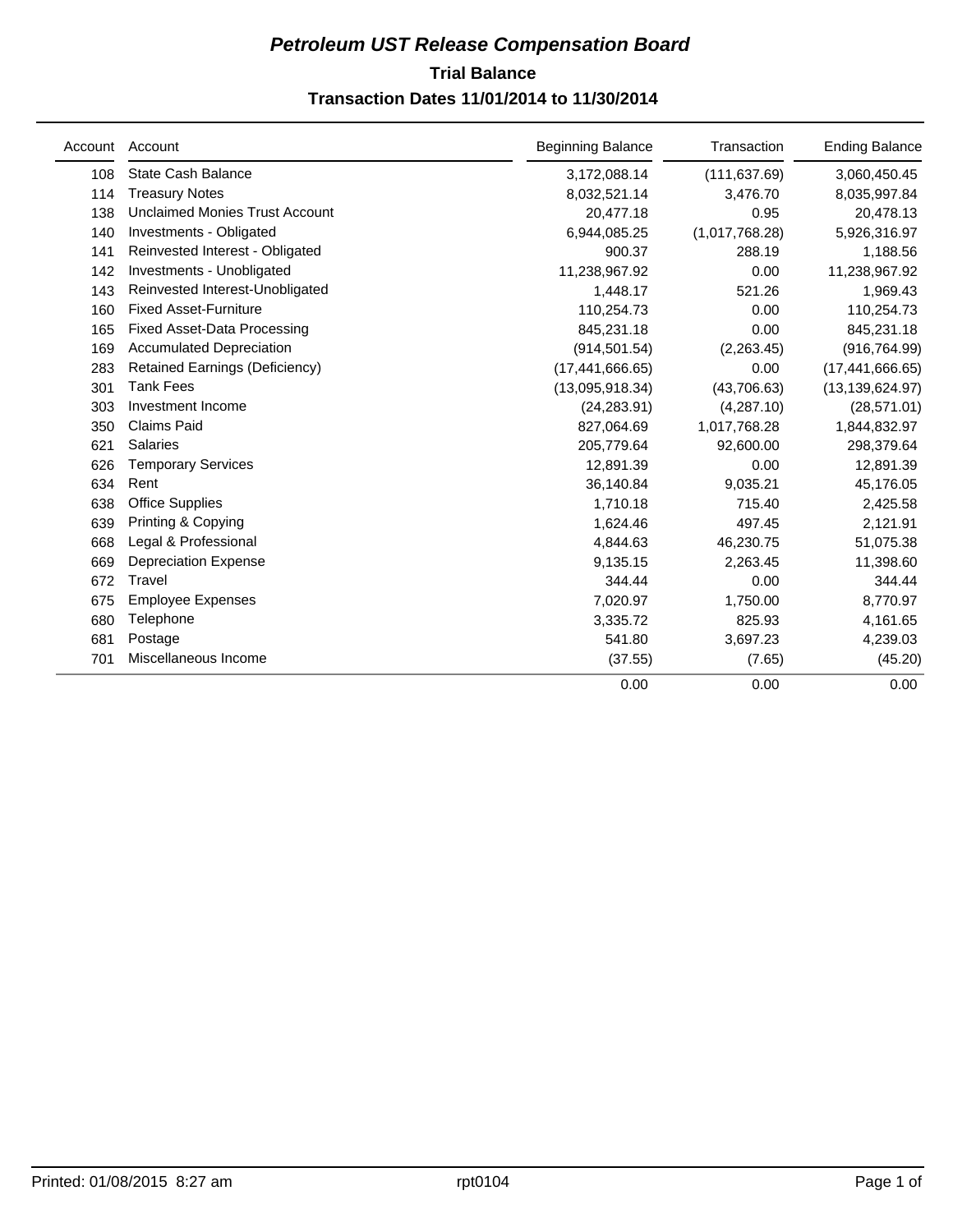#### *MONTHLY INCOME FIGURES AS OF OCTOBER 31, 2014 (CASH BASIS)*

| Fiscal 2015                         |               |            |             |            |                  | % Of          | FY 2015       |
|-------------------------------------|---------------|------------|-------------|------------|------------------|---------------|---------------|
|                                     | July          | August     | September   | October    | <b>Total YTD</b> | <b>Budget</b> | <b>Budget</b> |
| <b>Tank Revenue</b>                 |               |            |             |            |                  |               |               |
| In house collections *              | 11,041,705.00 | 223,314.20 | 47,404.28   | 78,213.00  | 11,390,636.48    |               |               |
| AG collections                      | 15,877.05     | 14,703.86  | 7,480.70    | 6,630.71   | 44,692.32        |               |               |
| Collection costs paid by owner      | (1,634.43)    | (876.17)   | (1,016.66)  | (598.89)   | (4, 126.15)      |               |               |
| <b>Total Tank Revenue</b>           | 11,055,947.62 | 237,141.89 | 53,868.32   | 84,244.82  | 11,431,202.65    | 96.37%        | 11,862,000    |
| Interest Income                     |               |            |             |            |                  |               |               |
| <b>Interest Earned</b>              | 4,341.82      | 4,401.36   | 4,451.45    | 4,619.28   | 17,813.91        | 35.56%        | 50,100        |
| Unearned Gain/(Loss) on Investments | (16, 200.00)  | 13,320.00  | (8, 130.00) | 17,480.00  | 6,470.00         |               |               |
| <b>Total Interest Income</b>        | (11, 858.18)  | 17,721.36  | (3,678.55)  | 22,099.28  | 24,283.91        |               |               |
| Miscellaneous Income                | 0.00          | 19.81      | 17.53       | 0.21       | 37.55            | 3.76%         | 1,000         |
| <b>Total Income</b>                 | 11,044,089.44 | 254,883.06 | 50,207.30   | 106,344.31 | 11,455,524.11    | 96.16%        | 11,913,100    |
| <b>Claims Expense</b>               | 500,234.01    | 706,975.79 | 636,288.81  | 198,262.02 | 2,041,760.63     | 22.69%        | 9,000,000     |
| <b>Operating Expenses</b>           |               |            |             |            |                  |               |               |
| <b>Salaries</b>                     | 95,659.67     | 88,412.73  | 92,838.80   | 104,124.43 | 381,035.63       | 30.43%        | 1,252,200     |
| Temp Services*                      | 3,945.38      | 5,394.39   | 4,551.75    | 1,260.00   | 15,151.52        | 60.61%        | 25,000        |
| Rent                                | 9,035.21      | 9,035.21   | 9,035.21    | 9,035.21   | 36,140.84        | 33.31%        | 108,500       |
| <b>Office Supplies</b>              | 665.02        | 658.51     | 745.94      | 180.73     | 2,250.20         | 11.84%        | 19,000        |
| Printing & Copying *                | 397.90        | 573.29     | 210.21      | 660.91     | 1,842.31         | 12.28%        | 15,000        |
| <b>Staff Development</b>            | 0.00          | 0.00       | 0.00        | 0.00       | 0.00             | 0.00%         | 2,000         |
| Advertising                         | 0.00          | 0.00       | 0.00        | 0.00       | 0.00             | 0.00%         | 2,000         |
| Legal & Professional                |               |            |             |            |                  |               |               |
| L&P services                        | 11,861.09     | 379.25     | 1,213.87    | 292.43     | 13,746.64        |               |               |
| Collection costs                    | 3,714.61      | 1,535.00   | 1,003.66    | 5,734.62   | 11,987.89        |               |               |
| Collection costs paid by owner      | (1,634.43)    | (876.17)   | (1,016.66)  | (598.89)   | (4, 126.15)      |               |               |
| Total L & P Expense                 | 13,941.27     | 1,038.08   | 1,200.87    | 5,428.16   | 21,608.38        | 8.00%         | 270,000       |
| Travel                              | 358.24        | (176.56)   | 331.40      | 189.60     | 702.68           | 7.03%         | 10,000        |
| <b>Employee Expenses</b>            | 1,750.00      | 1,750.00   | 1,750.00    | 1,770.97   | 7,020.97         | 29.25%        | 24,000        |
| Telephone                           | 1,341.04      | 833.93     | 530.93      | 1,136.93   | 3,842.83         | 34.93%        | 11,000        |
| Postage *                           | 70.95         | 17,786.42  | 193.50      | 135.45     | 18,186.32        | 60.62%        | 30,000        |
| Depreciation                        | 2,280.57      | 2,280.57   | 2,280.57    | 2,293.44   | 9,135.15         | 32.17%        | 28,400        |
| <b>Total Operating Expenses</b>     | 129,445.25    | 127,586.57 | 113,669.18  | 126,215.83 | 496,916.83       | 27.65%        | 1,797,100     |
|                                     |               |            |             |            |                  |               |               |

Net Income (Cash method) 8,916,846.65

\* Extremely cylical; occurs mainly during and as a result of the fee assessment period.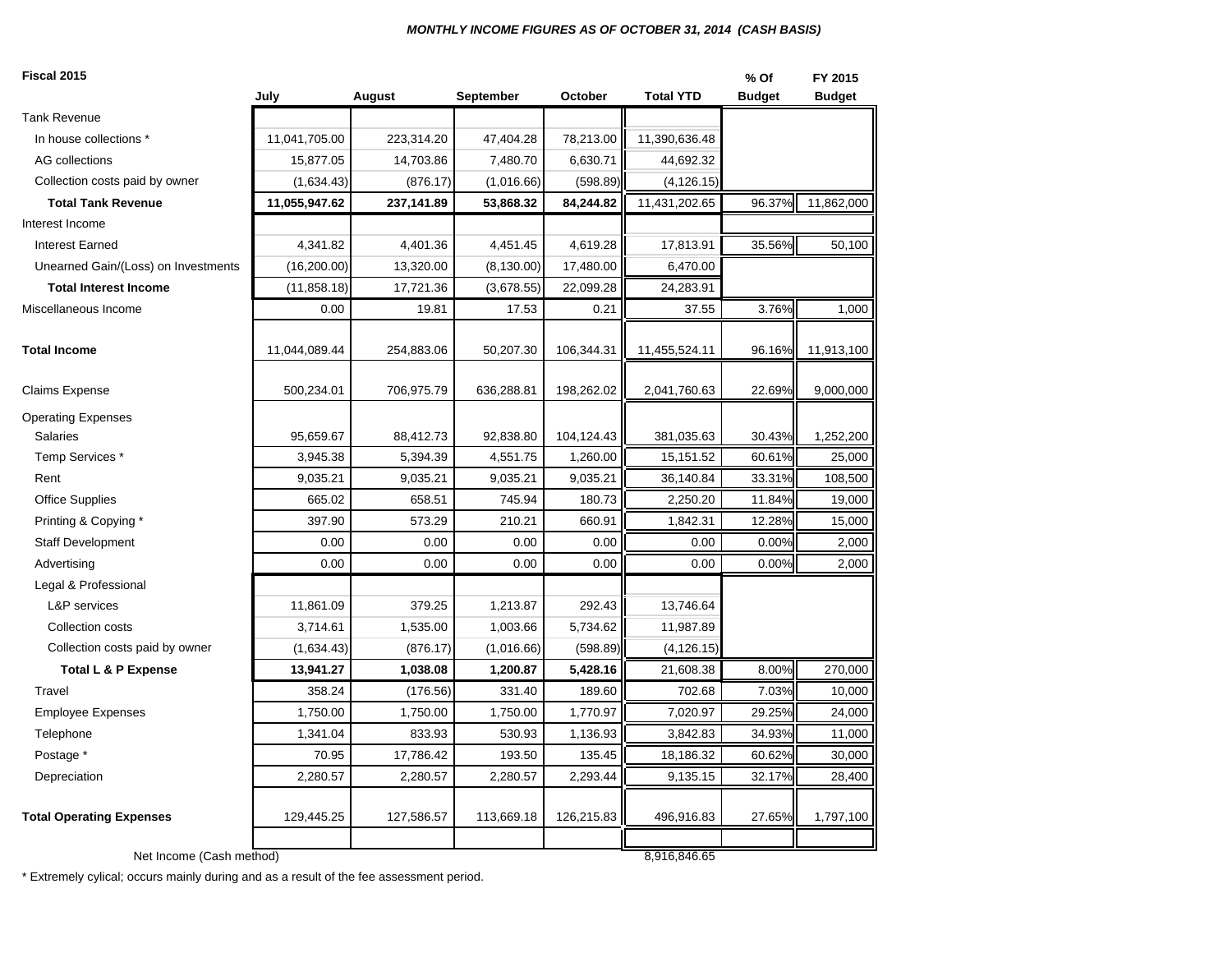# *Petroleum UST Release Compensation Board*  **Balance Sheet As of 10/31/2014**

| <b>Assets</b>                       |               |                 |  |
|-------------------------------------|---------------|-----------------|--|
| <b>Current Assets</b>               |               |                 |  |
| 108 State Cash Balance              | 3,172,088.14  |                 |  |
| 112 Debt Service Fund               | 0.00          |                 |  |
| 114 Treasury Notes                  | 8,032,521.14  |                 |  |
| 138 Unclaimed Monies Trust Account  | 20,477.18     |                 |  |
| 140 Investments - Obligated         | 6,944,085.25  |                 |  |
| 141 Reinvested Interest - Obligated | 900.37        |                 |  |
| 142 Investments - Unobligated       | 11,238,967.92 |                 |  |
| 143 Reinvested Interest-Unobligated | 1,448.17      |                 |  |
| <b>Total Current Assets</b>         |               | 29,410,488.17   |  |
| <b>Fixed Assets</b>                 |               |                 |  |
| 160 Fixed Asset-Furniture           | 110,254.73    |                 |  |
| 165 Fixed Asset-Data Processing     | 845,231.18    |                 |  |
| 169 Accumulated Depreciation        | (914, 501.54) |                 |  |
| <b>Total Fixed Assets</b>           |               | 40,984.37       |  |
| <b>Total Assets</b>                 |               | \$29,451,472.54 |  |
|                                     |               |                 |  |
| <b>Liabilities</b>                  |               |                 |  |
| <b>Current Liabilities</b>          |               |                 |  |
| <b>Total Current Liabilities</b>    |               | 0.00            |  |
| <b>Long Term Liabilities</b>        |               |                 |  |
| <b>Total Long Term Liabilities</b>  |               | 0.00            |  |
| <b>Total Liabilities</b>            |               | \$0.00          |  |
|                                     |               |                 |  |
| <b>Equity</b>                       |               |                 |  |
|                                     |               |                 |  |
| <b>Equity Accounts</b>              |               |                 |  |
| 283 Retained Earnings (Deficiency)  | 17,441,666.65 |                 |  |
| Current Year Income (Loss)          | 12,009,805.89 |                 |  |
| <b>Total Equity</b>                 |               | 29,451,472.54   |  |
| <b>Total Liabilities and Equity</b> |               | \$29,451,472.54 |  |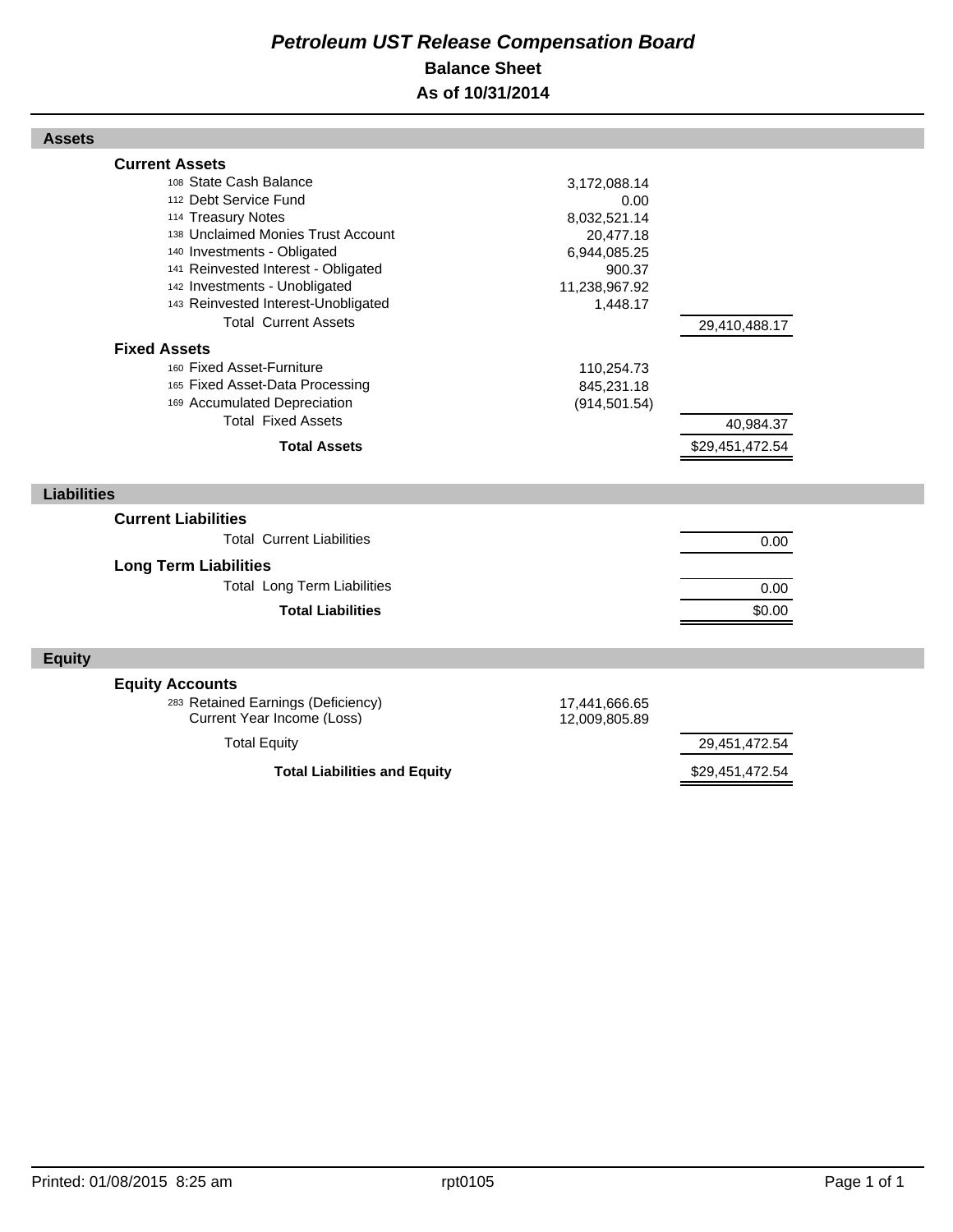# *Petroleum UST Release Compensation Board*  **Income Statement For the Month Ended 10/31/2014**

|                     | <b>Operating Income</b>              |                | <b>Year To Date</b> |
|---------------------|--------------------------------------|----------------|---------------------|
| 301                 | <b>Tank Fees</b>                     | 84,244.82      | 13,095,918.34       |
| 303                 | Investment Income                    | 22,099.28      | 24,283.91           |
|                     | <b>Total Operating Income</b>        | 106,344.10     | 13,120,202.25       |
|                     | <b>Operating Expenses</b>            |                |                     |
| 350                 | <b>Claims Paid</b>                   | 198,262.02     | 827,064.69          |
|                     | <b>Total Operating Expenses</b>      | 198,262.02     | 827,064.69          |
|                     | <b>Administrative Expenses</b>       |                |                     |
| 621                 | <b>Salaries</b>                      | 88,500.00      | 205,779.64          |
| 626                 | <b>Temporary Services</b>            | 1,260.00       | 12,891.39           |
| 634                 | Rent                                 | 9,035.21       | 36,140.84           |
| 638                 | <b>Office Supplies</b>               | 180.73         | 1,710.18            |
| 639                 | Printing & Copying                   | 660.91         | 1,624.46            |
| 668                 | Legal & Professional                 | 5,428.16       | 4,844.63            |
| 669                 | <b>Depreciation Expense</b>          | 2,293.44       | 9,135.15            |
| 672                 | Travel                               | 189.60         | 344.44              |
| 675                 | <b>Employee Expenses</b>             | 1,770.97       | 7,020.97            |
| 680                 | Telephone                            | 1,136.93       | 3,335.72            |
| 681                 | Postage                              | 135.45         | 541.80              |
|                     | <b>Total Administrative Expenses</b> | 110,591.40     | 283,369.22          |
| <b>Other Income</b> |                                      |                |                     |
| 701                 | Miscellaneous Income                 | 0.21           | 37.55               |
|                     | <b>Total Other Income</b>            | 0.21           | 37.55               |
|                     | Net Income (Loss)                    | (\$202,509.11) | \$12,009,805.89     |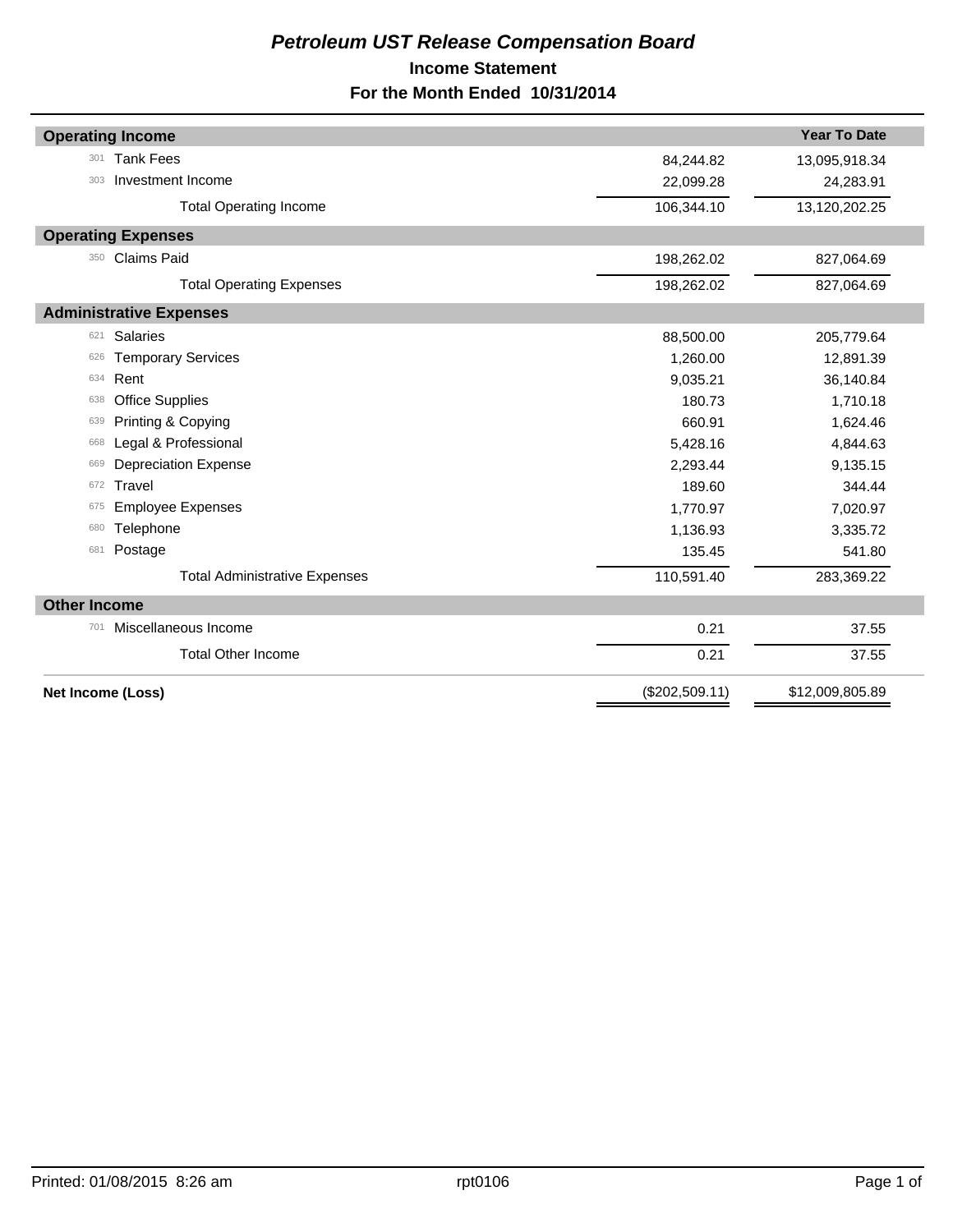# **Trial Balance** *Petroleum UST Release Compensation Board*  **Transaction Dates 10/01/2014 to 10/31/2014**

|     | Account Account                       | <b>Beginning Balance</b> | Transaction   | <b>Ending Balance</b> |
|-----|---------------------------------------|--------------------------|---------------|-----------------------|
| 108 | <b>State Cash Balance</b>             | 3,196,612.14             | (24, 524.00)  | 3,172,088.14          |
| 114 | <b>Treasury Notes</b>                 | 8,011,161.80             | 21,359.34     | 8,032,521.14          |
| 138 | <b>Unclaimed Monies Trust Account</b> | 20,476.35                | 0.83          | 20,477.18             |
| 140 | Investments - Obligated               | 7, 142, 347. 27          | (198, 262.02) | 6,944,085.25          |
| 141 | Reinvested Interest - Obligated       | 617.78                   | 282.59        | 900.37                |
| 142 | Investments - Unobligated             | 11,238,967.92            | 0.00          | 11,238,967.92         |
| 143 | Reinvested Interest-Unobligated       | 991.65                   | 456.52        | 1,448.17              |
| 160 | <b>Fixed Asset-Furniture</b>          | 109,783.66               | 471.07        | 110,254.73            |
| 165 | <b>Fixed Asset-Data Processing</b>    | 845,231.18               | 0.00          | 845,231.18            |
| 169 | <b>Accumulated Depreciation</b>       | (912, 208.10)            | (2, 293.44)   | (914, 501.54)         |
| 283 | <b>Retained Earnings (Deficiency)</b> | (17, 441, 666.65)        | 0.00          | (17, 441, 666.65)     |
| 301 | <b>Tank Fees</b>                      | (13,011,673.52)          | (84, 244.82)  | (13,095,918.34)       |
| 303 | Investment Income                     | (2, 184.63)              | (22,099.28)   | (24, 283.91)          |
| 350 | <b>Claims Paid</b>                    | 628,802.67               | 198,262.02    | 827,064.69            |
| 621 | <b>Salaries</b>                       | 117,279.64               | 88,500.00     | 205,779.64            |
| 626 | <b>Temporary Services</b>             | 11,631.39                | 1,260.00      | 12,891.39             |
| 634 | Rent                                  | 27,105.63                | 9,035.21      | 36,140.84             |
| 638 | <b>Office Supplies</b>                | 1,529.45                 | 180.73        | 1,710.18              |
| 639 | Printing & Copying                    | 963.55                   | 660.91        | 1,624.46              |
| 668 | Legal & Professional                  | (583.53)                 | 5,428.16      | 4,844.63              |
| 669 | <b>Depreciation Expense</b>           | 6,841.71                 | 2,293.44      | 9,135.15              |
| 672 | Travel                                | 154.84                   | 189.60        | 344.44                |
| 675 | <b>Employee Expenses</b>              | 5,250.00                 | 1,770.97      | 7,020.97              |
| 680 | Telephone                             | 2,198.79                 | 1,136.93      | 3,335.72              |
| 681 | Postage                               | 406.35                   | 135.45        | 541.80                |
| 701 | Miscellaneous Income                  | (37.34)                  | (0.21)        | (37.55)               |
|     |                                       | 0.00                     | 0.00          | 0.00                  |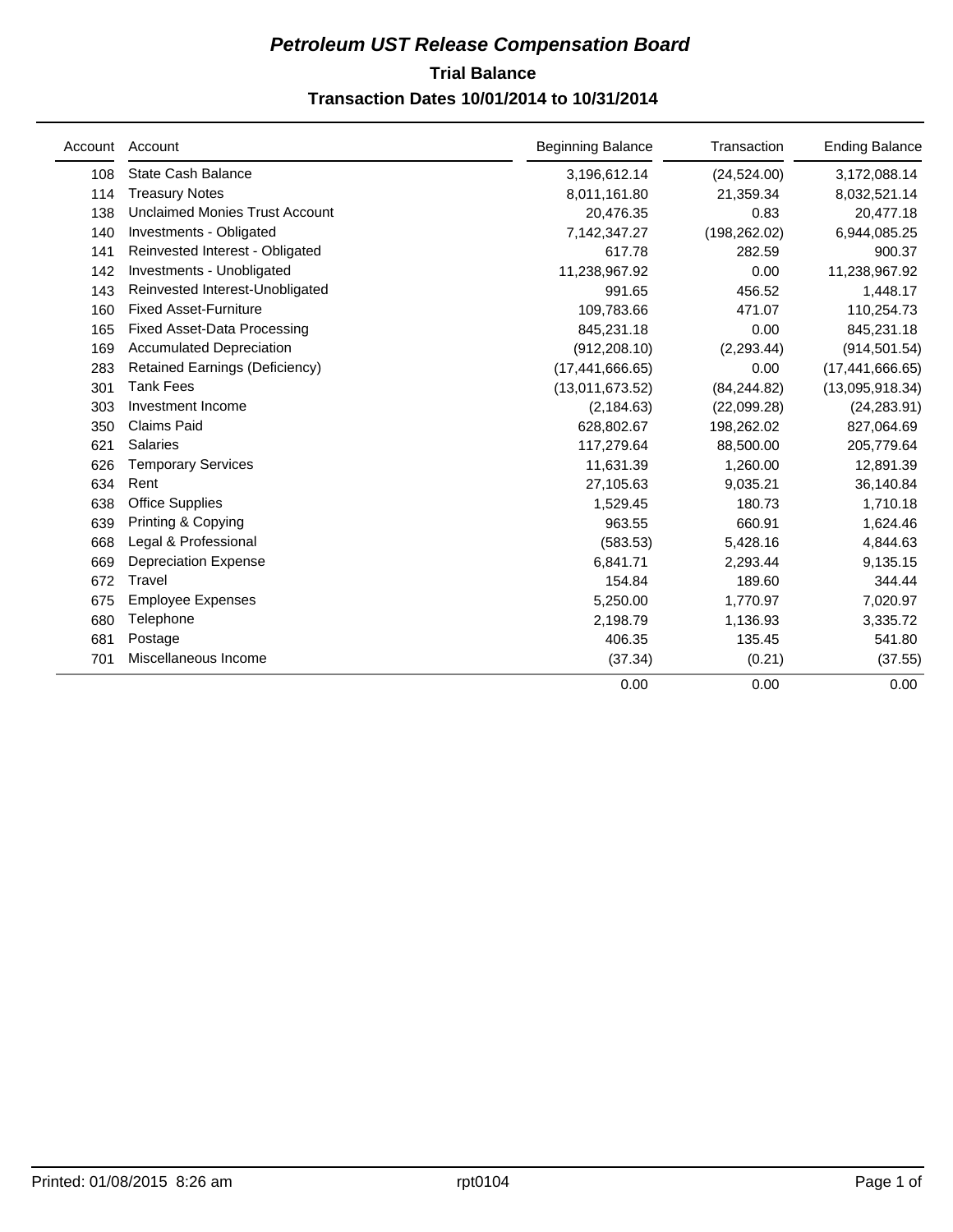#### **PETROLEUM UST RELEASE COMPENSATION BOARD PROGRAM YEAR 2014 COMPLIANCE / FEE ASSESSMENT REPORT AS OF DECEMBER 31, 2014**

|                                                                                                            | <b>PY 2014</b><br>As of 12/31/2014 | PY 2014<br>As of 10/31/2014 | <b>Increase from</b><br><b>Nov. Meeting</b> | PY 2013<br>$(7/1/13 - 6/30/14)$ | <b>PY 2012</b><br>$(7/1/12 - 6/30/13)$ | PY 2011<br>$(7/1/11 - 6/30/12)$ | <b>PY 2010</b><br>$(7/1/10 - 6/30/11)$ | <b>Percent of</b><br>PY 2014/PY 2013 |
|------------------------------------------------------------------------------------------------------------|------------------------------------|-----------------------------|---------------------------------------------|---------------------------------|----------------------------------------|---------------------------------|----------------------------------------|--------------------------------------|
| <b>Refunds</b>                                                                                             |                                    |                             |                                             |                                 |                                        |                                 |                                        |                                      |
| Amount of Refunds Paid                                                                                     | $$80,148$ (a)                      | \$70,674                    | \$9,474                                     | $$212,530$ (a)                  | $$273,165$ (a)                         | \$387,524                       | \$214,842                              | 38%                                  |
| Number of Refunds Paid                                                                                     | 215                                | 200                         | 15                                          | 437                             | 636                                    | 525                             | 423                                    | 49%                                  |
| Number of Owners Paid Refunds                                                                              | 77                                 | 66                          | 11                                          | 146                             | 220                                    | 226                             | 205                                    | 53%                                  |
| Number of Pending Refunds                                                                                  | 2,775                              | 2,757                       | 18                                          |                                 |                                        |                                 |                                        |                                      |
| Amount of Pending Refunds                                                                                  | \$1,326,488                        | \$1,324,888                 | \$1,600                                     |                                 |                                        |                                 |                                        |                                      |
| <b>Collections</b>                                                                                         |                                    |                             |                                             |                                 |                                        |                                 |                                        |                                      |
| Amount of Refunds Used to Offset Outstanding Fees                                                          | \$17,375                           | \$16,575                    | \$800                                       | \$120,635                       | \$51,194                               | \$68,517                        | \$48,700                               | 14%                                  |
| Amount Collected by Attorney General/Special Counsel                                                       | \$66,323                           | \$44,692                    | \$21,631                                    | \$307,108                       | \$384,008                              | \$448,231 (b)                   | \$371,668 (b)                          | 22%                                  |
| <b>Collection Costs</b>                                                                                    | \$17,473                           | \$11,989                    | \$5,484                                     | \$80,498                        | \$115,310                              | \$142,714                       |                                        |                                      |
| Amount Collected by AG/SC, Less Collection Costs                                                           | \$48,851                           | \$32,703                    | \$16,148                                    | \$226,610                       | \$268,698                              | \$305,517                       |                                        |                                      |
| Number of Accounts Certified to the AG's office                                                            | 115                                | 115                         | $\Omega$                                    | 272                             | 604                                    | 687                             | 592                                    | 42%                                  |
| Number of Owners Certified to the AG's office                                                              | 22                                 | 22                          | $\overline{0}$                              | 179                             | 226                                    | 250                             | 240                                    | 12%                                  |
| Amount Certified to the AG's office                                                                        | \$169,540                          | \$169,540                   | \$0                                         | \$1,154,822                     | \$1,939,685                            | \$1,687,168                     | \$1,820,115                            | 15%                                  |
| <b>Appeals</b>                                                                                             |                                    |                             |                                             |                                 |                                        |                                 |                                        |                                      |
| Orders Pursuant to Law                                                                                     | $7^*$                              |                             | *Current: 7 - under review                  |                                 |                                        |                                 |                                        |                                      |
| Determination to Deny a Certificate of Coverage                                                            | $3***$                             |                             | **Current: 3 - under review                 |                                 |                                        |                                 |                                        |                                      |
| <b>Ability to Pay Applications</b>                                                                         |                                    |                             |                                             |                                 |                                        |                                 |                                        |                                      |
| Ability to Pay Applications Pending Review                                                                 | $5\phantom{1}$                     |                             |                                             |                                 |                                        |                                 |                                        |                                      |
| COC Applications (As of 1/6/15)                                                                            |                                    |                             |                                             |                                 |                                        |                                 |                                        | 97%                                  |
| COC Application/Fee Statements Sent - annual mailing                                                       |                                    | 3,439                       |                                             | 3,538                           | 3,595                                  | 3,674                           | 3,694                                  |                                      |
| # of Owners Issued COC<br># of Owners w/COCs In-Process                                                    | 3,042<br>186                       | 2,968<br>274                | 74                                          | 3,243                           | 3,254                                  | 3,258                           | 3,264                                  | 94%                                  |
| # of Owners w/Unresolved Pending Denials of COC                                                            | 49                                 | 55                          | (88)<br>(6)                                 | n/a<br>5                        | n/a<br>3                               | n/a<br>2                        | n/a<br>$\overline{\mathbf{c}}$         |                                      |
| # of Owners w/Unresolved Determinations Denying COC                                                        | 40                                 | 6                           | 34                                          | 154                             | 164                                    | 207                             | 241                                    |                                      |
| <b>Unclaimed Monies/Refunds Pending</b>                                                                    |                                    |                             |                                             |                                 |                                        |                                 |                                        |                                      |
| Owners on Unclaimed Monies List (Uncashed Checks)                                                          | 54                                 |                             |                                             |                                 |                                        |                                 |                                        |                                      |
| Amount of Unclaimed Monies (Uncashed Checks)                                                               | \$51,396                           |                             |                                             |                                 |                                        |                                 |                                        |                                      |
| Owners with Refunds Pending with More Info Requested<br>Amount of Refunds Pending with More Info Requested | 7<br>\$6,150                       |                             |                                             |                                 |                                        |                                 |                                        |                                      |
|                                                                                                            |                                    |                             |                                             |                                 |                                        |                                 |                                        |                                      |

**(a) Program year 2014 goal - \$225,000; PY 2014 refund/offsets as of 12/31/14: \$97,523 (43%). PY 2013 refund/offsets: \$333,165. PY 2012 refund/offsets: \$346,359. PY 2011 refund/offsets: \$480,366.** 

**(b) Amount includes AG and Special Counsel fees paid by Board**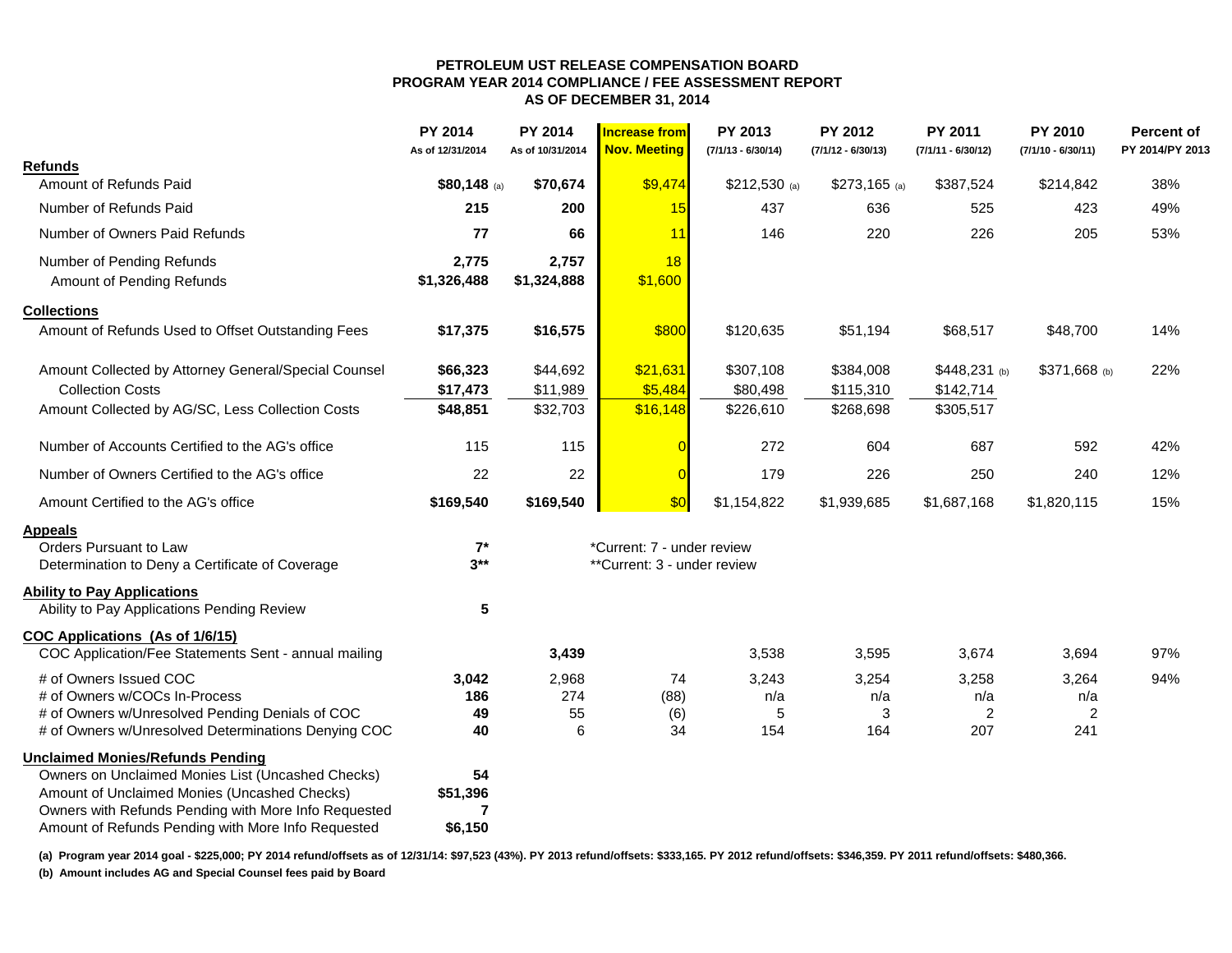# CLAIMS STATISTICS REPORT January 2, 2015

| <b>Total Number of all Sites</b>                                                                   | 2,981 |                   |
|----------------------------------------------------------------------------------------------------|-------|-------------------|
| Face Value of all Claims                                                                           |       | \$441,993,832     |
| <b>Total Deductible Used for Settled Claims</b>                                                    |       | (\$95,496,108)    |
| Deductible Remaining for Open Claims                                                               |       | (\$8,778,036)     |
| <b>Net Value</b>                                                                                   |       | \$337,719,688     |
| <b>Total Disallowed Costs</b>                                                                      |       | (\$80,039,564)    |
| <b>Total Payments &amp; Installments</b>                                                           |       | (\$228, 240, 603) |
| <b>Maximum Liability of Unpaid Claims</b>                                                          |       | \$29,439,521      |
| Total Average Gross Value per Closed Site                                                          |       | \$130,404         |
| Total Average Net Value per Closed Site                                                            |       | \$96,876          |
| <b>Total Average Payout per Closed Site (2262 sites)</b>                                           |       | \$70,182          |
| Costs for Sites Cleaned Up Exclusively Under BUSTR's 1999, 2005 and/or 2012 Corrective Action Rule |       |                   |
|                                                                                                    |       |                   |
| Above the Deductible (189 sites):                                                                  |       |                   |
| Average clean-up costs per site:                                                                   |       | \$118,374         |
| Average claim payout per site:                                                                     |       | \$46,931          |
| Above and Below the Deductible (376 sites):                                                        |       |                   |
| Average clean-up costs per site:                                                                   |       | \$73,368          |
| Average claim payout per site:                                                                     |       | \$23,591          |
|                                                                                                    |       |                   |
| Breakdown of all claim packages                                                                    |       |                   |
| <b>Work in Progress: Open Claims</b>                                                               |       |                   |
| Number of Claims with More Information Requested                                                   | 14    |                   |
| Number of Claims with More Information Received                                                    | 30    |                   |
| Number of Pending Reviewable Claims                                                                | 1,660 |                   |
|                                                                                                    |       |                   |
| <b>Total Open Claims</b>                                                                           |       | 1,704             |
| <b>Settled/Closed Claims</b>                                                                       |       |                   |
| <b>Number of Settled Claims</b>                                                                    | 4,926 |                   |
| <b>Number of Closed Claims</b>                                                                     | 8,884 |                   |
| Below Deductible/NFA closed without review/Revoked                                                 | 692   |                   |
| Number of Claims on Waiting List                                                                   | 93    |                   |
| <b>Total Settled Claims</b>                                                                        |       | 14,595            |
| <b>Held Claims</b>                                                                                 |       |                   |
| Number of Claims with Appeals Outstanding                                                          | 14    |                   |
| Number of Claims Below the Deductible                                                              | 273   |                   |
|                                                                                                    |       |                   |
| <b>Total Held Claims</b>                                                                           |       | 287               |
| <b>Total Number of Claims</b>                                                                      |       | 16,586            |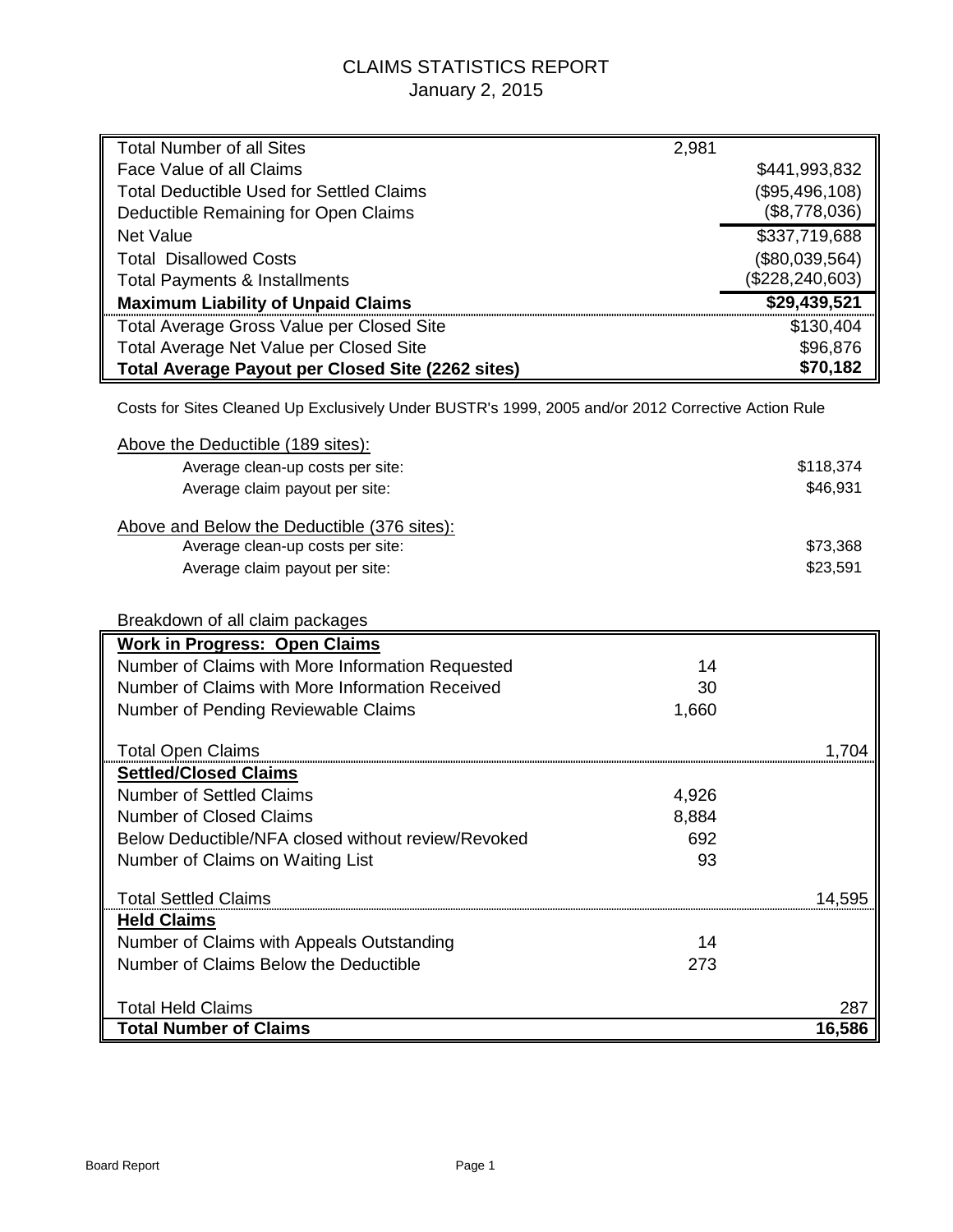#### **CLAIM SETTLEMENT SUMMARY**

| <b>YEAR</b>        | <b>CLAIMS REC'D</b>             | <b>SETTLED</b> | RVK/BD-NFA <sup>1</sup>         | <b>NET VALUE</b>  | <b>DISALLOWED</b> | <b>SETTLEMENT</b>                                            | <b>PAYOUT</b>                |
|--------------------|---------------------------------|----------------|---------------------------------|-------------------|-------------------|--------------------------------------------------------------|------------------------------|
| 2004               | 743 (\$14.527M)                 | 685            | 47                              | \$14,072,003      | \$3,892,134       | \$10,163,186                                                 | 72.2% B,C                    |
| <b>AVG/MONTH</b>   | 62 (\$1.210M)                   | 61             |                                 |                   |                   | <b>AVERAGE PAYOUT PER CLAIM</b>                              | \$<br>14,837                 |
| 2005               | 823 (\$13.235M)                 | 782            | 26                              | \$14,605,477      | \$4,377,921       | \$10,184,085                                                 | 69.7% <sup>D</sup>           |
| <b>AVG/MONTH</b>   | 69 (\$1.103M)                   | 67             |                                 |                   |                   | <b>AVERAGE PAYOUT PER CLAIM</b>                              | \$<br>13,023                 |
| 2006               | 971 (\$12.874M)                 | 790            | 48                              | \$14,231,096      | \$4,708,846       | \$9,446,002                                                  | 66.4% E                      |
| <b>AVG/MONTH</b>   | 81 (\$1.073M)                   | 70             |                                 |                   |                   | <b>AVERAGE PAYOUT PER CLAIM</b>                              | \$<br>11,957                 |
| 2007               | 916 (\$13.177M)                 | 738            | 65                              | \$11,727,341      | \$4,467,443       | \$7,259,898                                                  | 61.9%                        |
| <b>AVG/MONTH</b>   | 76 (\$1.098M)                   | 67             |                                 |                   |                   | <b>AVERAGE PAYOUT PER CLAIM</b>                              | \$<br>9,837                  |
| 2008               | 867 (\$12.409M)                 | 752            | 52                              | \$11,602,241      | \$3,625,785       | \$8,197,598                                                  | 70.7% F                      |
|                    | <b>AVG/MONTH</b> 72 (\$1.034M)  | 67             |                                 |                   |                   | <b>AVERAGE PAYOUT PER CLAIM</b>                              | \$<br>10,901                 |
|                    | <b>CLAIMS REC'D</b>             |                | SETTLED RVK/BD-NFA <sup>1</sup> | <b>FACE VALUE</b> |                   | DISALLOWED DEDUCTIBLE USED                                   | <b>SETTLEMENT</b>            |
| 2009               | 799 (\$11.078 M)                | 723            | 38                              | \$14,606,030      | \$3,847,769       | \$3,082,306                                                  | \$<br>7,675,956 <sup>G</sup> |
| <b>AVG/MONTH</b>   | $67 (\$0.923 M)$                | 63             |                                 |                   |                   | <b>AVERAGE PAYOUT PER CLAIM</b>                              | \$<br>10,617                 |
| <b>PERCENTAGES</b> |                                 |                |                                 |                   | 26.3%             |                                                              | 66.6%                        |
| 2010               | 808 (\$11.406 M)                | 705            | 52                              | \$12,639,804      | \$3,001,516       | \$2,583,509                                                  | \$<br>7,054,779              |
|                    | AVG/MONTH 67 (\$0.951 M)        | 63             |                                 |                   |                   | <b>AVERAGE PAYOUT PER CLAIM</b>                              | \$<br>10,007                 |
| <b>PERCENTAGES</b> |                                 |                |                                 |                   | 23.7%             |                                                              | 70.2%                        |
| 2011               | 794 (\$10.536 M)                | 725            | 94                              | \$13,320,431      | \$2,753,772       | \$3,537,439                                                  | \$<br>7,029,220              |
|                    | AVG/MONTH 66 (\$0.878 M)        | 68             |                                 |                   |                   | <b>AVERAGE PAYOUT PER CLAIM</b>                              | \$<br>9,695                  |
| <b>PERCENTAGES</b> |                                 |                |                                 |                   | 20.7%             |                                                              | 71.9%                        |
| 2012               | 731 (\$10.055 M)                | 697            | 53                              | \$11,779,357      | \$2,405,669       | \$2,374,716                                                  | \$<br>6,740,405              |
| <b>AVG/MONTH</b>   | $61 (\$0.84M)$                  | 63             |                                 |                   |                   | <b>AVERAGE PAYOUT PER CLAIM</b>                              | \$<br>9,671                  |
| <b>PERCENTAGES</b> |                                 |                |                                 |                   | 20.4%             |                                                              | 71.7%                        |
| 2013               | 928 (\$12.120 M)                | 891            | 55                              | \$12,513,139      | \$2,339,277       | \$2,874,260                                                  | \$<br>7,299,602              |
| <b>AVG/MONTH</b>   | 77 (\$1.010 M)                  | 79             |                                 |                   |                   | <b>AVERAGE PAYOUT PER CLAIM</b>                              | \$<br>8,193                  |
| <b>PERCENTAGES</b> |                                 |                |                                 |                   | 18.7%             |                                                              | 75.7%                        |
| PROGRAM YEAR 2014  |                                 |                |                                 |                   |                   |                                                              |                              |
| <b>MONTH</b>       | <b>CLAIMS REC'D</b>             | <b>SETTLED</b> |                                 |                   |                   | RVK/BD-NFA! FACE VALUE DISALLOWED DEDUCTIBLE USED SETTLEMENT |                              |
| $Jul-14$           | 58 (\$0.656 M)                  | 70             | $\boldsymbol{0}$                | \$783,753         | \$118,992         | \$101,489                                                    | \$563,272                    |
| Aug-14             | 71 (\$0.983 M)                  | 67             | $\boldsymbol{0}$                | \$627,050         | \$67,525          | \$74,550                                                     | \$484,975                    |
| $Sep-14$           | 77 (\$0.874 M)                  | 77             | 12                              | \$1,323,509       | \$162,208         | \$437,350                                                    | \$723,950                    |
| $Oct-14$           | 56 (\$0.779 M)                  | 75             | $\boldsymbol{0}$                | \$1,146,463       | \$323,804         | \$166,094                                                    | \$656,565                    |
| $Nov-14$           | 71 (\$1.466 M)                  | 44             | $\boldsymbol{0}$                | \$909,850         | \$195,365         | \$118,081                                                    | \$596,404                    |
| $Dec-14$           | 52 (\$0.680 M)                  | 70             | $\overline{0}$                  | \$1,640,380       | \$486,890         | \$305,333                                                    | \$848,157                    |
| $Jan-15$           |                                 |                |                                 |                   |                   |                                                              |                              |
| Feb-15             |                                 |                |                                 |                   |                   |                                                              |                              |
| $Mar-15$           |                                 |                |                                 |                   |                   |                                                              |                              |
| Apr- $15$          |                                 |                |                                 |                   |                   |                                                              |                              |
| $May-15$           |                                 |                |                                 |                   |                   |                                                              |                              |
| $Jun-15$           |                                 |                |                                 |                   |                   |                                                              |                              |
| <b>TOTAL</b>       | 385 (\$5.438 M)                 | 403            | 12                              | \$6,431,005       | \$1,354,784       | \$1,202,898                                                  | \$3,873,323                  |
| <b>AVG/MONTH</b>   | 64 (\$0.906M)                   | 69             |                                 |                   |                   |                                                              |                              |
| <b>PERCENTAGES</b> |                                 |                |                                 |                   | 21.1%             |                                                              | 74.1%                        |
|                    | <b>AVERAGE PAYOUT PER CLAIM</b> |                |                                 |                   |                   | 0.50.20                                                      | \$9,611                      |

<sup>B</sup>Includes a settlement agreement in PY 2004 with a major oil company for 98 claims for \$1,100,000 (a payout percentage of 59.2%)

<sup>C</sup>Includes a settlement agreement in PY 2004 with a major oil company for 33 claims for \$417,500 (a payout percentage of 76.6%)

<sup>D</sup>Includes a settlement agreement in PY 2005 with a major oil company for 89 claims for \$912,000 (a payout percentage of 62.5%)

<sup>E</sup>Includes a settlement agreement in PY 2006 with a major oil company for 124 claims for \$1,832,000 (a payout percentage of 63.5%)

Fincludes a settlement agreement in PY 2008 with a major oil company for 136 claims for \$1,820,000 (a payout percentage of 60.8%)

 $G$ Includes a settlement agreement in PY 2009 with a major oil company for 96 claims for \$1,215,000 (a payout percentage of 46.9%)

1 Eligibility revoked and/or Below Deductible claims with an NFA are not included in the claims payout statistics.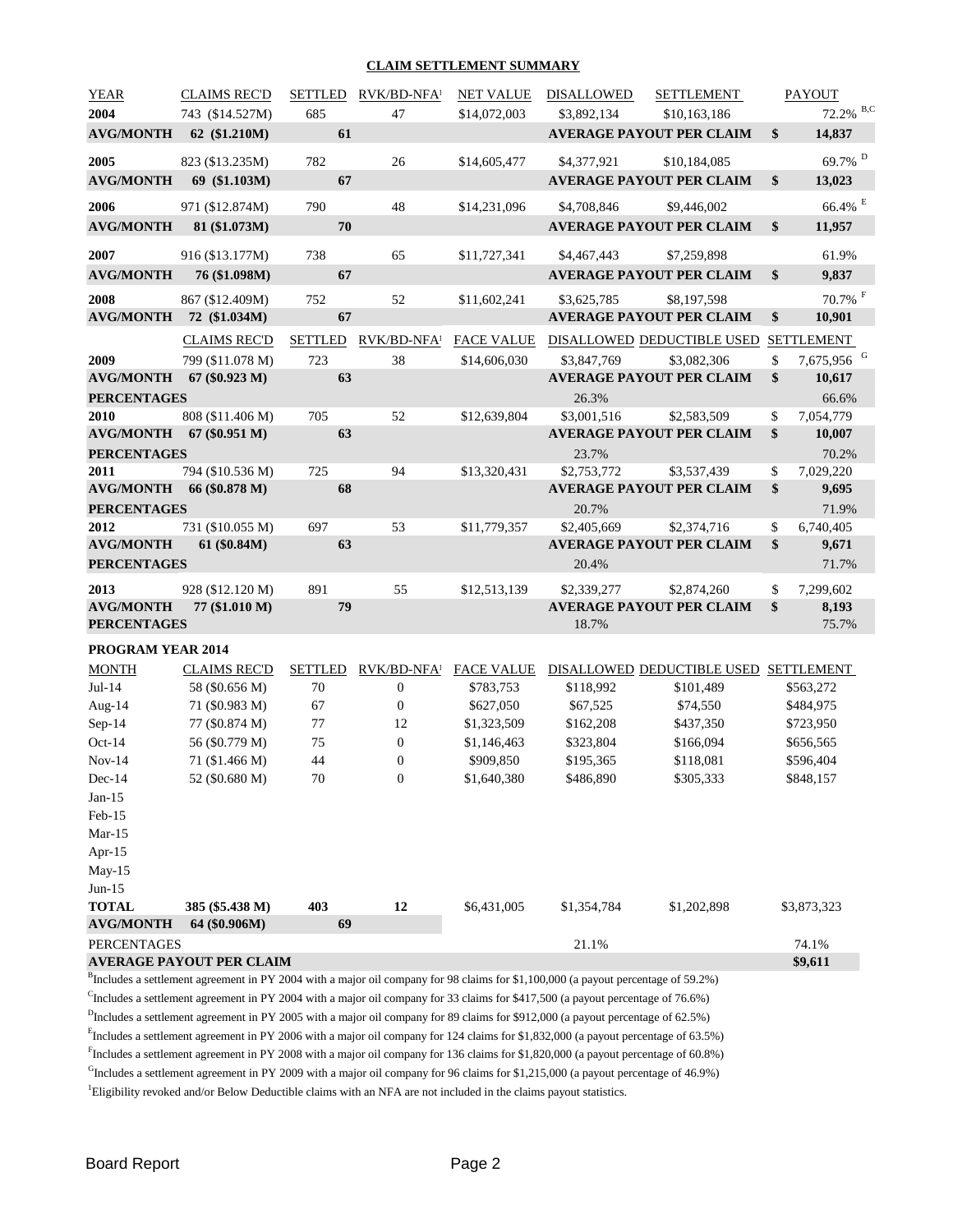## **ELIGIBILITY STATISTICS REPORT**

January 2, 2015

# **Breakdown of Applications**

| More Info Requested            | 7  |
|--------------------------------|----|
| In Review                      | 13 |
| <b>Total Open Applications</b> | 20 |

*Eligibility Determinations Under Appeal 3*

|                | <b>REC'D</b>            | <b>APP'D</b> | <b>DENIED</b>   |
|----------------|-------------------------|--------------|-----------------|
| <b>PY 2004</b> | 72                      | 81           | 47              |
| Average/mo.    | 6                       |              | 11              |
| <b>PY 2005</b> | 97                      | 72           | 33              |
| Average/mo.    | 8                       |              | 9               |
| <b>PY 2006</b> | 109                     | 73           | 32              |
| Average/mo.    | 9                       |              | 9               |
| <b>PY 2007</b> | 108                     | 74           | 28              |
| Average/mo.    | $\boldsymbol{9}$        |              | 9               |
| <b>PY 2008</b> | 99                      | 68           | 26              |
| Average/mo.    | 8                       |              | 8               |
| <b>PY 2009</b> | 95                      | 84           | 19              |
| Average/mo.    | 8                       |              | 9               |
| <b>PY 2010</b> | 48                      | 51           | 16              |
| Average/mo.    | $\overline{\mathbf{4}}$ |              | 6               |
| <b>PY 2011</b> | 67                      | 47           | $\overline{15}$ |
| Average/mo.    | 6                       |              | 5               |
| <b>PY 2012</b> | 87                      | 54           | 17              |
| Average/mo.    | 7                       |              | 6               |
| <b>PY 2013</b> | 53                      | 65           | 7               |
| Average/mo.    | 4                       |              | 6               |

|                      | Denial Reasons PY 2004-2013<br>$\%$ |       |  |  |  |  |  |  |  |
|----------------------|-------------------------------------|-------|--|--|--|--|--|--|--|
| No Release           | 79                                  | 32.9% |  |  |  |  |  |  |  |
| Late Filing          | 49                                  | 20.4% |  |  |  |  |  |  |  |
| No Valid COC         | 32                                  | 13.3% |  |  |  |  |  |  |  |
| Abandoned/OOC        | 24                                  | 10.0% |  |  |  |  |  |  |  |
| No CA Required       | 9                                   | 3.8%  |  |  |  |  |  |  |  |
| Pre-Fund Release     | 7                                   | 2.9%  |  |  |  |  |  |  |  |
| Incomplete App       | 9                                   | 3.8%  |  |  |  |  |  |  |  |
| <b>Untimely Fees</b> | 3                                   | 1.3%  |  |  |  |  |  |  |  |
| No Fee Payment       | 1                                   | 0.4%  |  |  |  |  |  |  |  |
| No Response          | $\mathcal{D}$                       | 0.8%  |  |  |  |  |  |  |  |
| Other                | 25                                  | 10.4% |  |  |  |  |  |  |  |
| `otal                | 240                                 |       |  |  |  |  |  |  |  |

## **Program Year 2014**

|              | <b>REC'D</b> | <b>APP'D</b> | <b>DENIED</b>               | <b>Denial Reasons PY 2014</b> |
|--------------|--------------|--------------|-----------------------------|-------------------------------|
| $Jul-14$     | 12           | 10           | 0                           | No Release                    |
| Aug- $14$    | 5            | 2            |                             | Late Filing                   |
| $Sep-14$     | 6            | 8            | 0                           | No Valid COC                  |
| $Oct-14$     | 5            | 5            |                             | Abandoned / OOC               |
| $Nov-14$     | 9            | 0            | 0                           | No CA Required                |
| $Dec-14$     | 3            | 5            |                             | <b>Pre-Fund Release</b>       |
| $Jan-15$     |              |              |                             | Incomplete App                |
| $Feb-15$     |              |              |                             | <b>Untimely Fees</b>          |
| $Mar-15$     |              |              |                             | No Fee Payment                |
| Apr- $15$    |              |              |                             | No Response                   |
| $May-15$     |              |              |                             | Other                         |
| $Jun-15$     |              |              |                             | <b>Total</b>                  |
| <b>TOTAL</b> | 40           | 30           | $\mathcal{D}_{\mathcal{A}}$ |                               |
| Average/mo.  | 7            |              | 5                           |                               |
|              |              |              |                             |                               |

| Denial Reasons PY 2014 |   |
|------------------------|---|
| No Release             | 1 |
| Late Filing            |   |
| No Valid COC           |   |
| Abandoned / OOC        |   |
| No CA Required         |   |
| Pre-Fund Release       |   |
| Incomplete App         |   |
| Untimely Fees          |   |
| No Fee Payment         |   |
| No Response            |   |
| <b>Ither</b>           |   |
| rtal                   |   |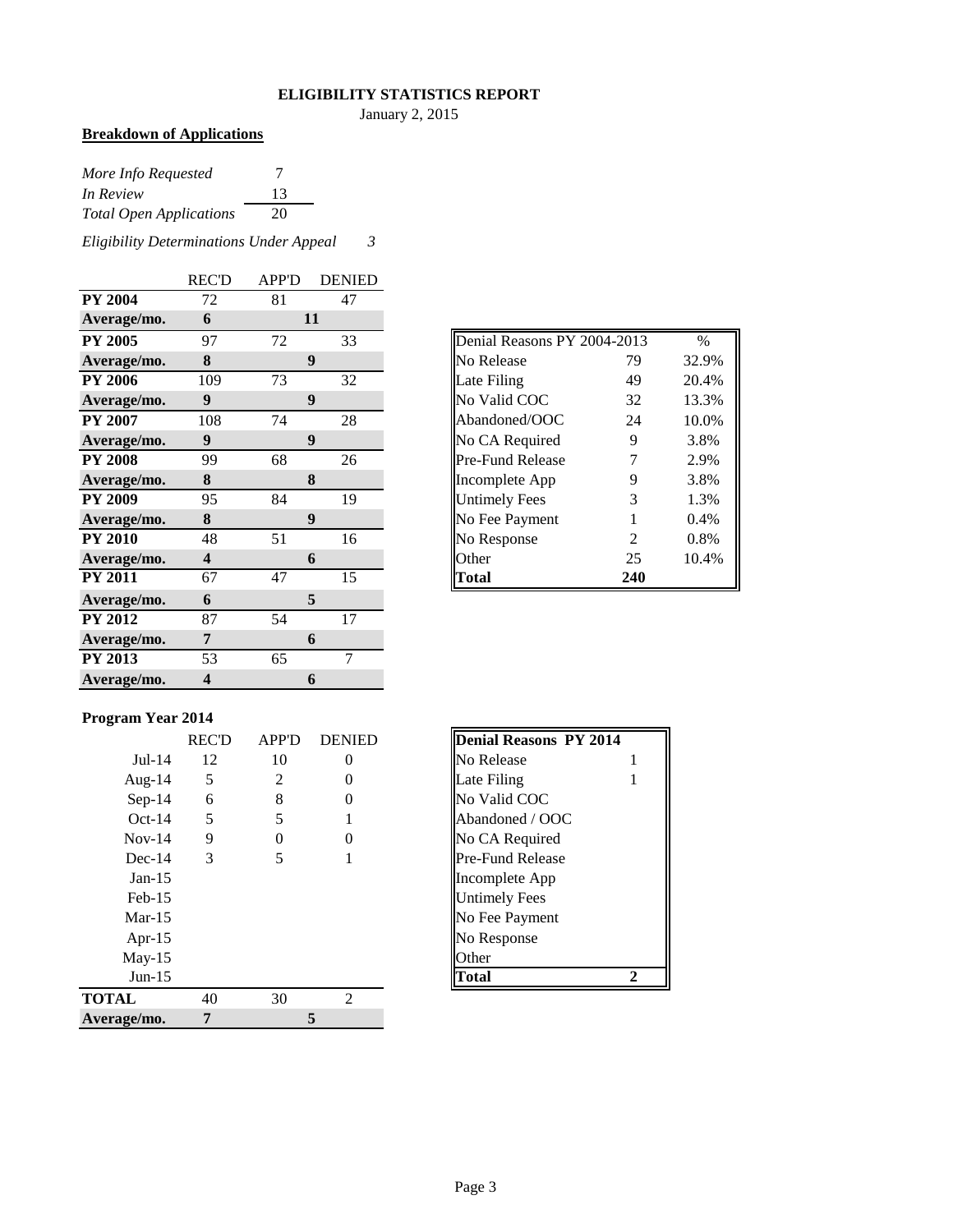# **COST PRE-APPROVAL STATISTICS REPORT**

January 2, 2015

**Mandatory Cost Pre-Approvals Voluntary Pre-Approvals** 

| Number Annual RAPs in Review                 |  |
|----------------------------------------------|--|
| Number Annual FPR in Review                  |  |
| All Other Mandatory Open Cost Pre-Approvals: |  |
| Total Open Mandatory Cost Pre-Approvals      |  |

**Number in Review 2 2 12** 

|         | <b>Annual RAP Cost</b><br><b>New RAPs</b><br><b>Pre-Approvals</b> |              |              | <b>Annual FPR</b><br><b>Cost Pre-</b><br><b>Mandatory IRA</b><br><b>Approvals</b> |              | Monitoring/<br><b>Calibration</b><br>Tier 3<br>Plan |              | Voluntarv    |               | <b>TOTALS</b> |       |    |             |               |              |              |
|---------|-------------------------------------------------------------------|--------------|--------------|-----------------------------------------------------------------------------------|--------------|-----------------------------------------------------|--------------|--------------|---------------|---------------|-------|----|-------------|---------------|--------------|--------------|
|         | <b>REC'D</b>                                                      | <b>DET'D</b> | <b>REC'D</b> | <b>DET'D</b>                                                                      | <b>REC'D</b> | <b>DET'DI</b>                                       | <b>REC'D</b> | <b>DET'D</b> | <b>IREC'D</b> | <b>DET'D</b>  | REC'D |    | DET'D REC'D | <b>DET'DI</b> | <b>REC'D</b> | <b>DET'D</b> |
| PY 2009 | 27                                                                | 21           | າາ           | 28                                                                                | 65           | 64                                                  |              | O            | 25            | 19            | 35    | 38 | 36          | 38            | 222          | 214          |
| PY 2010 | 22                                                                | 22           | 21           | 24                                                                                | 52           | 66                                                  | 8            |              | 23            | 28            | 34    | 38 | 31          | 30            | 191          | 217          |
| PY 2011 | 36                                                                | 30           | 18           |                                                                                   | 56           | 55                                                  |              |              | 22            |               | 45    | 43 | 41          | 46            | 223          | 210          |
| PY 2012 | 26                                                                | 39           | 18           | 18                                                                                | 57           | 68                                                  |              | 10           |               | 23            | 30    | 41 | 35          | 35            | 186          | 234          |
| PY 2013 | 30                                                                | 29           | 36           | 38                                                                                | 51           | 54                                                  |              | 4            | 14            | 16            | 20    | ∠⊥ | ι8.         | 22            | 174          | 184          |

|                |              |                 |              | <b>Annual RAP Cost</b>     | <b>Annual FPR</b> |                |                      |                |                |                  | Monitoring/        |          |                |                  |              |               |
|----------------|--------------|-----------------|--------------|----------------------------|-------------------|----------------|----------------------|----------------|----------------|------------------|--------------------|----------|----------------|------------------|--------------|---------------|
|                |              |                 |              |                            | <b>Cost Pre-</b>  |                |                      |                |                |                  | <b>Calibration</b> |          |                |                  |              |               |
| <b>PY 2014</b> |              | <b>New RAPs</b> |              | Pre-Approvals <sup>1</sup> | <b>Approvals</b>  |                | <b>Mandatory IRA</b> |                |                | Tier 3           |                    | Plan     |                | <b>Voluntary</b> |              | <b>TOTALS</b> |
|                | <b>REC'D</b> | <b>DET'D</b>    | <b>REC'D</b> | <b>DET'D</b>               | <b>REC'D</b>      |                | <b>DET'D</b> REC'D   | DET'D          | <b>REC'D</b>   | <b>DET'D</b>     | <b>REC'D DET'D</b> |          |                | REC'D DET'D      | <b>REC'D</b> | <b>DET'D</b>  |
| $Jul-14$       | 2            | 4               | 2            | 4                          | 3                 | 5              |                      | $\overline{0}$ |                | 2                | 4                  | 2        | $\overline{0}$ | $\overline{0}$   | 13           | 17            |
| Aug-14         | 4            | 5               | 2            | 5                          | $\overline{2}$    | 5              | $\overline{0}$       |                | $\mathbf{0}$   | $\theta$         |                    | 4        |                |                  | 10           | 21            |
| Sep-14         | 5            | $\overline{2}$  | 3            | $\Omega$                   | 0                 | $\Omega$       | $\overline{0}$       | $\overline{0}$ |                | $\overline{0}$   | 2                  |          |                | $\Omega$         | 12           | 3             |
| Oct-14         | 3            | 2               |              | $\overline{4}$             | 4                 | $\overline{2}$ |                      |                | $\mathbf{0}$   | $\boldsymbol{0}$ | 2                  | 3        | 4              |                  | 15           | 13            |
| $Nov-14$       | $\Omega$     | 3               | 2            |                            |                   | 4              | $\theta$             | $\theta$       | $\overline{2}$ |                  | $\Omega$           | $\Omega$ | $\Omega$       | 3                | 5            | 12            |
| Dec-14         | 2            | 4               | 2            | 2                          | 2                 | 5              | $\theta$             |                | 2              | $\overline{2}$   |                    |          | 2              | 2                | 11           | 17            |
| Jan- $15$      |              |                 |              |                            |                   |                |                      |                |                |                  |                    |          |                |                  |              |               |
| Feb-15         |              |                 |              |                            |                   |                |                      |                |                |                  |                    |          |                |                  |              |               |
| $Mar-16$       |              |                 |              |                            |                   |                |                      |                |                |                  |                    |          |                |                  |              |               |
| Apr-15         |              |                 |              |                            |                   |                |                      |                |                |                  |                    |          |                |                  |              |               |
| $May-15$       |              |                 |              |                            |                   |                |                      |                |                |                  |                    |          |                |                  |              |               |
| $Jun-15$       |              |                 |              |                            |                   |                |                      |                |                |                  |                    |          |                |                  |              |               |
| <b>TOTALS</b>  | 16           | 20              | 12           | 16                         | 12                | 21             | 2                    | 3              | 6              | 5                | 10                 | 11       | 8              | 7                | 66           | 83            |
| Avg./Mo        |              |                 |              |                            |                   |                |                      |                |                |                  |                    |          |                |                  | 11           | 14            |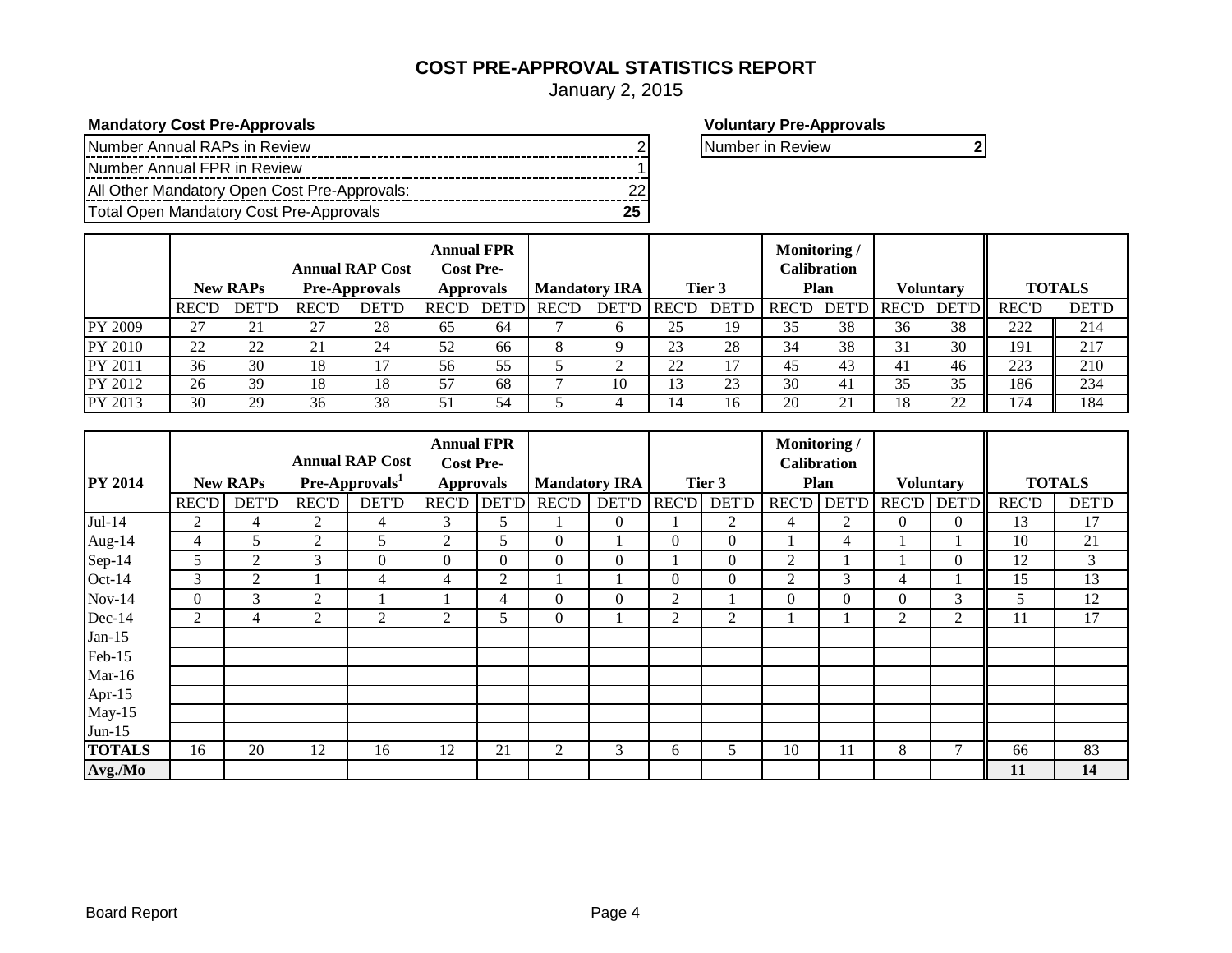# *Petroleum UST Release Compensation Board*

**Facility Certificate Listing**

**Program Year 2013 COC Eff Date: No COC Print Date: No Denial Status: DETERMINATION**

#### **Date of Determination from 11/12/2014 to 1/13/15**

| <b>Owner/Fac</b>            |   | UST Cnt Own / Fac Name | Own / Fac Address                 | <b>Eff Date</b> | <b>Print Date</b> | <b>Override Reason</b> | <b>Denial Status</b> |
|-----------------------------|---|------------------------|-----------------------------------|-----------------|-------------------|------------------------|----------------------|
| 21496-0001                  | 5 | Sunoco                 | 350 W. Bancroft Street, Toledo OH |                 |                   | N/A                    | Determination        |
| <b>Total Owners</b>         |   |                        |                                   |                 |                   |                        |                      |
| <b>Total Facilities</b>     |   |                        |                                   |                 |                   |                        |                      |
| <b>Total USTs</b>           | 5 |                        |                                   |                 |                   |                        |                      |
| <b>Total Determinations</b> |   |                        |                                   |                 |                   |                        |                      |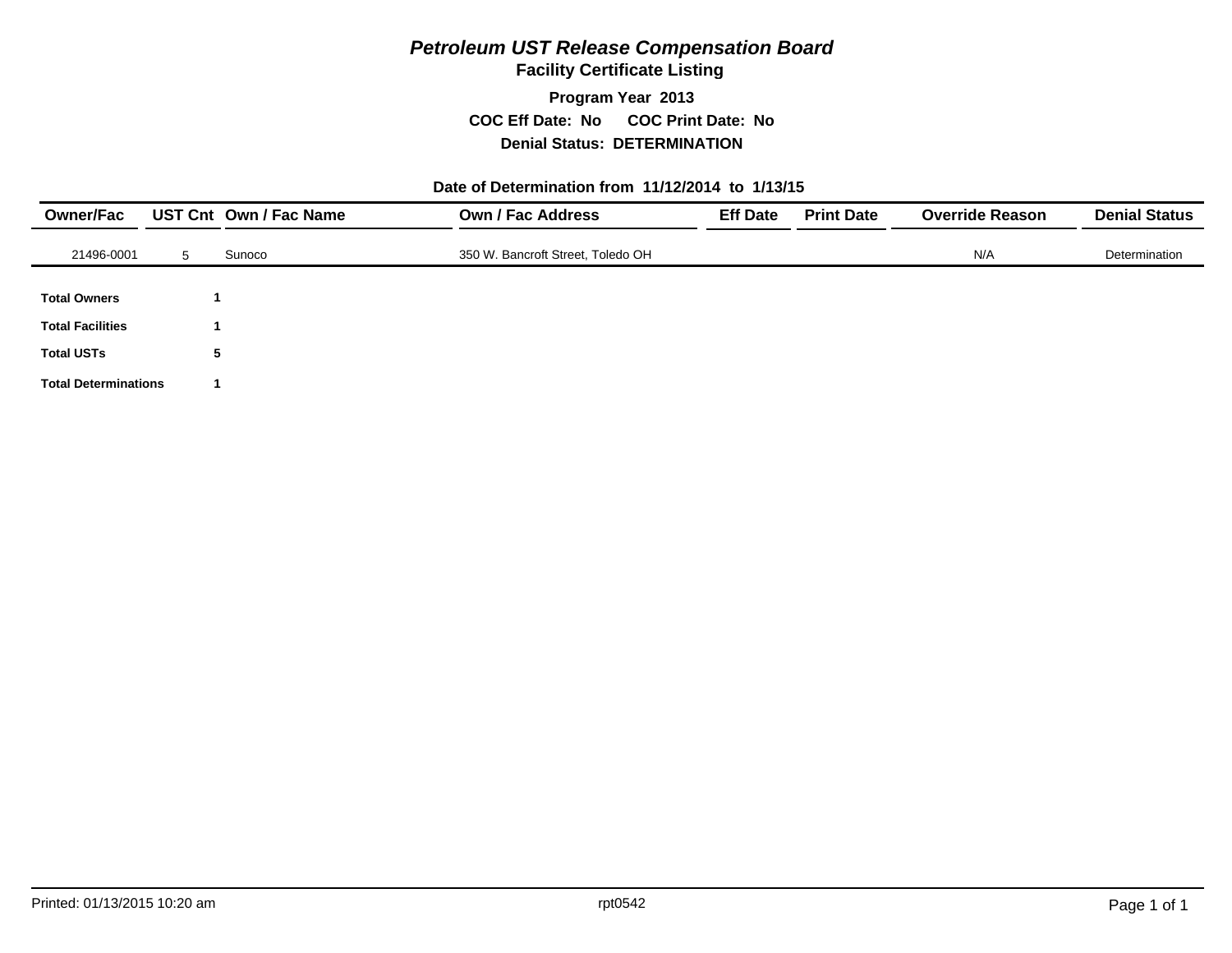# *Petroleum UST Release Compensation Board*

**Facility Certificate Listing**

**Program Year 2014 COC Eff Date: Yes COC Print Date: Yes** 

# **Printed from 11/12/2014 to 1/9/2015**

| <b>Owner/Fac</b> |                | UST Cnt Own / Fac Name                                                  | Own / Fac Address                          | <b>Eff Date</b> | <b>Print Date</b> | <b>Override Reason</b>          | <b>Denial Status</b> |  |
|------------------|----------------|-------------------------------------------------------------------------|--------------------------------------------|-----------------|-------------------|---------------------------------|----------------------|--|
|                  |                |                                                                         |                                            |                 |                   |                                 |                      |  |
| 208-0001         | 2              | Akron General Medical Cente                                             | One Akron General Avenue, Akron OH         | 07/01/2014      | 12/12/2014        | Not Required: Post 11-30-09 Pay | N/A                  |  |
| 359-0001         | 2              | American Elec Pwr Svc Corp                                              | 1 Riverside Plaza, Columbus OH             | 07/01/2014      | 12/12/2014        | PD Response Accepted            | Accepted             |  |
| 359-0003         | $\mathbf{1}$   | AEP Generation Resources, Inc - Gavin F 7397 State Route 7, Cheshire OH |                                            | 07/01/2014      | 12/12/2014        | PD Response Accepted            | Accepted             |  |
| 359-0004         | 3              | AEP Generation Resources, Inc - Muski                                   | 1501 Sparling Road, Waterford OH           | 07/01/2014      | 12/12/2014        | PD Response Accepted            | Accepted             |  |
| 1532-0093        | 3              | Campbell Oil House                                                      | 652 S. Erie Street, Massillon OH           | 11/17/2014      | 12/12/2014        | Not Required: Post 11-30-09 Pay | N/A                  |  |
| 1713-0002        | $\mathbf{1}$   | <b>Cedarville University</b>                                            | 2840 Cedarville Yellow Springs Road, Ced   | 12/22/2014      | 12/26/2014        | Not Required: Post 11-30-09 Pay | N/A                  |  |
| 1796-0001        | $\overline{c}$ | Chardon Local Sch Transport                                             | 355 Maple Avenue, Chardon OH               | 11/13/2014      | 12/12/2014        | PD Response Accepted            | Accepted             |  |
| 1901-0001        | 3              | <b>Blairs Auto Care</b>                                                 | 18590 W Fifth St, Beloit OH                | 07/01/2014      | 12/12/2014        | PD Response Accepted            | Accepted             |  |
| 1936-0001        | 2              | <b>Central Maintenance Facility</b>                                     | 1088 W. Liberty Street, Cincinnati OH      | 07/01/2014      | 11/14/2014        | PD Response Accepted            | Accepted             |  |
| 2019-0005        | 5              | <b>Fleet Management</b>                                                 | 1010 Ottawa Street, Dayton OH              | 07/01/2014      | 12/12/2014        | PD Response Accepted            | Accepted             |  |
| 2019-0012        | 3              | Fire Station 11                                                         | 145 Warren Street, Dayton OH               | 07/01/2014      | 12/12/2014        | PD Response Accepted            | Accepted             |  |
| 2019-0023        | $\mathbf{1}$   | Water Supply and Treatment                                              | 2510 Wilmington Pike, Dayton OH            | 07/01/2014      | 12/12/2014        | PD Response Accepted            | Accepted             |  |
| 2019-0024        | $\mathbf{1}$   | Water Supply and Treatment                                              | 2000 Carillon Boulevard, Dayton OH         | 07/01/2014      | 12/12/2014        | PD Response Accepted            | Accepted             |  |
| 2019-0036        | 6              | Ottawa Yards                                                            | 1830 E. Monument Avenue, Dayton OH         | 07/01/2014      | 12/12/2014        | PD Response Accepted            | Accepted             |  |
| 2019-0037        | 2              | Dayton International Airport                                            | 3848 Wright Drive, Vandalia OH             | 07/01/2014      | 12/12/2014        | PD Response Accepted            | Accepted             |  |
| 2019-0039        | $\mathbf{1}$   | <b>Enterprise Rent A Car</b>                                            | 3320 Valet Dr/Dayton Airport, Dayton OH    | 07/01/2014      | 12/12/2014        | PD Response Accepted            | Accepted             |  |
| 2073-0002        | 4              | Middletown Municipal Garage                                             | 400 N. Main Street, Middletown OH          | 07/01/2014      | 11/14/2014        | Not Required: Post 11-30-09 Pay | N/A                  |  |
| 2125-0001        | 2              | <b>Sidney Airport</b>                                                   | 14833 Sidney-Plattsville Road, Sidney OH   | 07/01/2014      | 12/12/2014        | Not Required: Post 11-30-09 Pay | N/A                  |  |
| 2125-0004        | $\overline{1}$ | Waste Water Treatment Plant                                             | 1091 Children's Home Road, Sidney OH       | 07/01/2014      | 12/12/2014        | Not Required: Post 11-30-09 Pay | N/A                  |  |
| 2125-0006        | $\mathbf{1}$   | <b>Water Treatment Plant</b>                                            | 880 E. Court Street, Sidney OH             | 07/01/2014      | 12/12/2014        | Not Required: Post 11-30-09 Pay | N/A                  |  |
| 2125-0007        | $\overline{1}$ | <b>Pump Station</b>                                                     | 301 Riverside Drive (State Route 47), Sidn | 07/01/2014      | 12/12/2014        | Not Required: Post 11-30-09 Pay | N/A                  |  |
| 3365-0023        | $\mathbf{1}$   | West Ohio Gas                                                           | 150 S. Jackson Street, Lima OH             | 07/01/2014      | 12/12/2014        | Not Required: Post 11-30-09 Pay | N/A                  |  |
| 3575-0164        | 3              | Lancaster BP Oil Co.                                                    | 561 E. Main Street, Lancaster OH           | 12/08/2014      | 12/12/2014        | Not Required: Post 11-30-09 Pay | N/A                  |  |
| 5110-0001        | $\mathbf{1}$   | Home Run, Inc.                                                          | 1299 Lavelle Drive, Xenia OH               | 07/02/2014      | 12/12/2014        | PD Response Accepted            | Accepted             |  |
| 6060-0001        | 3              | Berlin Heights Carry Out, Inc.                                          | 5 South Street, Berlin Heights OH          | 07/01/2014      | 12/12/2014        | PD Response Accepted            | Accepted             |  |
| 6566-0001        | $\mathbf{1}$   | University of Cincinnati Maint Departmen                                | 3141 Reading Rd, Cincinnati OH             | 07/01/2014      | 12/12/2014        | PD Response Accepted            | Accepted             |  |
| 6668-0018        | 3              | The Lube Stop Inc                                                       | 6119 Mayfield Road, Mayfield Heights OH    | 07/01/2014      | 11/14/2014        | Not Required: Post 11-30-09 Pay | N/A                  |  |
| 6668-0019        | 3              | The Lube Stop Inc                                                       | 5191 Turney Road, Garfield Heights OH      | 07/01/2014      | 11/14/2014        | Not Required: Post 11-30-09 Pay | N/A                  |  |
| 6668-0033        | $\overline{2}$ | The Lube Stop Inc                                                       | 3908 Medina Rd, Akron OH                   | 07/01/2014      | 11/14/2014        | Not Required: Post 11-30-09 Pay | N/A                  |  |
| 7108-0002        | $\overline{2}$ | <b>Medina City Schools</b>                                              | 1122 W. Smith Road, Medina OH              | 07/01/2014      | 11/14/2014        | PD Response Accepted            | Accepted             |  |
| 7409-0001        | $\mathbf{1}$   | Montgomery County DDS                                                   | 5450 Salem Avenue, Dayton OH               | 07/01/2014      | 11/14/2014        | PD Response Accepted            | Accepted             |  |
| 9153-0001        | $\overline{2}$ | <b>Bus Garage</b>                                                       | 9968 Lucasburg Rd, Byesville OH            | 07/21/2014      | 12/26/2014        | PD Response Accepted            | Accepted             |  |
| 9857-0002        | $\mathbf{1}$   | CEMEX Construction Materials Atlantic, L 3250 Linebaugh Road, Xenia OH  |                                            | 07/01/2014      | 12/12/2014        | PD Response Accepted            | Accepted             |  |
| 10030-0001       | $\overline{2}$ | <b>Bus Garage</b>                                                       | 3059 Cleveland Ave SW, Canton OH           | 07/03/2014      | 12/12/2014        | PD Response Accepted            | Accepted             |  |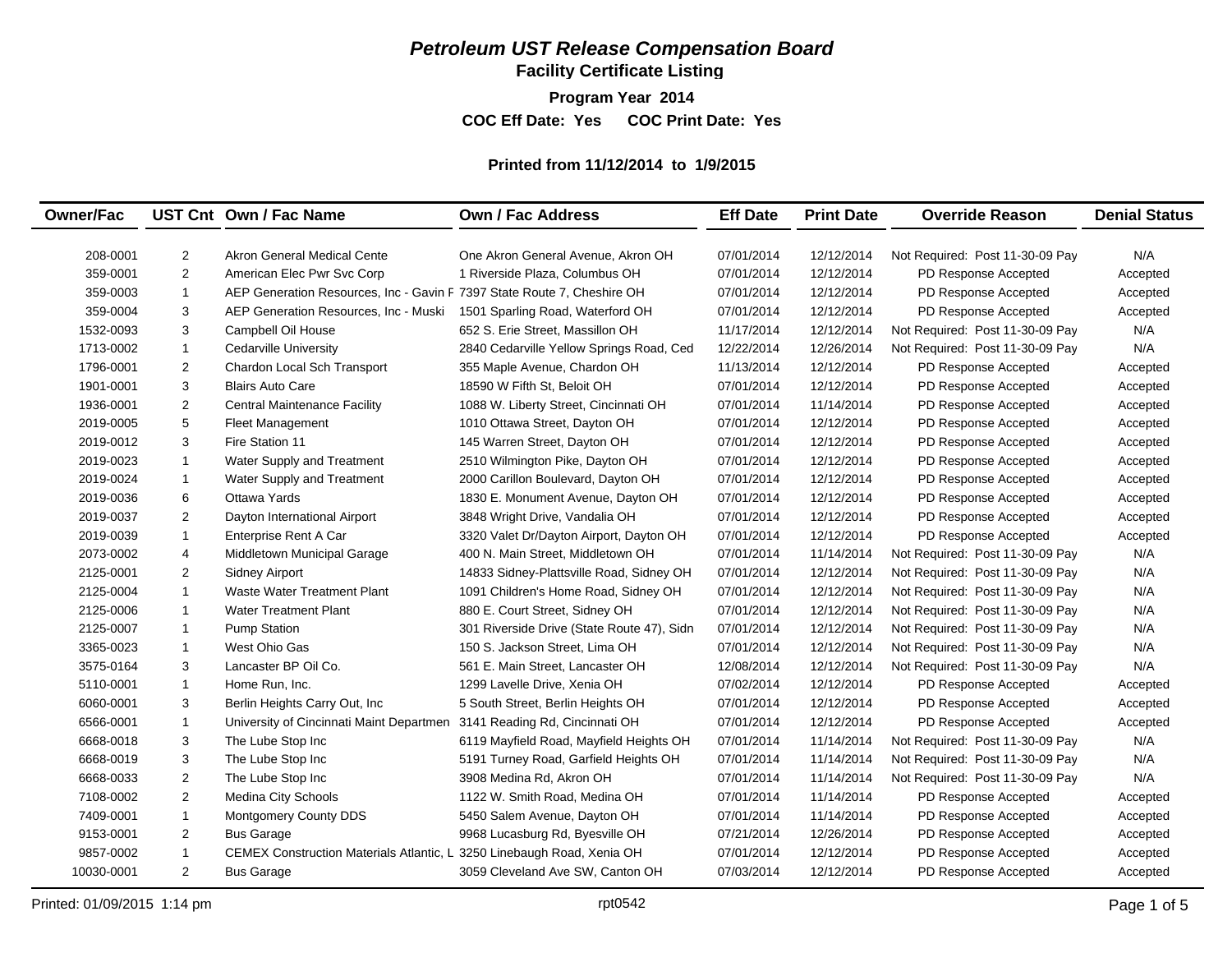| Owner/Fac  |                | UST Cnt Own / Fac Name                   | Own / Fac Address                        | <b>Eff Date</b> | <b>Print Date</b> | <b>Override Reason</b>          | <b>Denial Status</b> |  |
|------------|----------------|------------------------------------------|------------------------------------------|-----------------|-------------------|---------------------------------|----------------------|--|
| 10673-0010 |                | YMCA of Greater Toledo                   | 306 Bush Street, Toledo OH               | 11/17/2014      | 12/12/2014        | Not Required: Post 11-30-09 Pay | N/A                  |  |
| 11160-0001 | $\overline{2}$ | Svc Garage                               | 3976 Rhodes Ave, New Boston OH           | 07/07/2014      | 12/12/2014        | PD Response Accepted            | Accepted             |  |
| 11842-0001 | $\overline{2}$ | United Garage & Service Corp.            | 2069 W. 3rd Street, Cleveland OH         | 07/01/2014      | 11/14/2014        | Not Required: Post 11-30-09 Pay | N/A                  |  |
| 11962-0001 | 4              | Baker Hardware Inc                       | 6550 Hamilton-Scipio Rd, Okeana OH       | 07/01/2014      | 12/12/2014        | PD Response Accepted            | Accepted             |  |
| 12302-0046 | $\overline{2}$ | <b>Gillespies Store</b>                  | 1111 N. Main St., Jackson OH             | 11/18/2014      | 12/26/2014        | Not Required: Post 11-30-09 Pay | N/A                  |  |
| 12930-0001 | 3              | Old Bear & Son Ashland Mart #2           | 11785 Lebanon Rd, Sharonville OH         | 07/01/2014      | 12/12/2014        | PD Response Accepted            | Accepted             |  |
| 13338-0001 | $\mathbf{1}$   | Mark Schaffer Excavating & Trucking, I   | 1623 Old State Road, Norwalk OH          | 11/03/2014      | 11/14/2014        | PD Response Accepted            | Accepted             |  |
| 13651-0014 | 1              | Penske Trucking Co                       | 2806 East Manhattan Blvd, Toledo OH      | 07/03/2014      | 12/12/2014        | PD Response Accepted            | Accepted             |  |
| 13903-0001 | $\mathbf{1}$   | Samaritan Hospital                       | 1025 Center Street, Ashland OH           | 07/01/2014      | 11/14/2014        | PD Response Accepted            | Accepted             |  |
| 14464-0001 | $\overline{2}$ | Maketewah Country Club                   | 5401 Reading Rd, Cincinnati OH           | 11/17/2014      | 12/12/2014        | PD Response Accepted            | Accepted             |  |
| 14502-0003 | $\overline{2}$ | State of Ohio Computer Center            | 1320 Arthur E. Adams Drive, Columbus O   | 07/01/2014      | 12/12/2014        | PD Response Accepted            | Accepted             |  |
| 14502-0003 | $\overline{2}$ | State of Ohio Computer Center            | 1320 Arthur E. Adams Drive, Columbus O   | 07/01/2014      | 12/12/2014        | PD Response Accepted            | Accepted             |  |
| 14502-0004 | $\mathbf{1}$   | Michael V. DiSalle Government Center     | 1 Government Center, Toledo OH           | 07/01/2014      | 12/12/2014        | PD Response Accepted            | Accepted             |  |
| 14502-0005 | 1              | Frank J. Lausche State Office Building   | 615 W. Superior Avenue, Cleveland OH     | 07/04/2014      | 12/12/2014        | PD Response Accepted            | Accepted             |  |
| 14502-0006 | 1              | Vern Riffe Center for Government         | 77 S. High Street, Columbus OH           | 07/01/2014      | 12/12/2014        | PD Response Accepted            | Accepted             |  |
| 14564-0002 | 6              | Knight Enterprises 83                    | 849 5th Avenue, Columbus OH              | 07/01/2014      | 12/26/2014        | PD Response Accepted            | Accepted             |  |
| 14564-0011 | 3              | Sunoco                                   | 5800 Cleveland Avenue, Columbus OH       | 07/01/2014      | 12/26/2014        | PD Response Accepted            | Accepted             |  |
| 14564-0013 | 6              | Knight Enterprises Inc. (Sunoco)         | 6027 State Route 95, Mount Gilead OH     | 07/01/2014      | 12/26/2014        | PD Response Accepted            | Accepted             |  |
| 14596-0001 | $\overline{2}$ | Jet Express Inc                          | 4518 Webster Street, Dayton OH           | 11/14/2014      | 12/12/2014        | PD Response Accepted            | Accepted             |  |
| 15121-0001 | 3              | Hudson Hudson Fuel Oil Co                | 2598 SR 222, New Richmond OH             | 07/02/2014      | 12/12/2014        | PD Response Accepted            | Accepted             |  |
| 15148-0001 | $\mathbf{1}$   | Zenith Logistics                         | 98 Glendale-Milford Road, Woodlawn OH    | 07/02/2014      | 12/12/2014        | PD Response Accepted            | Accepted             |  |
| 15907-0001 | 4              | Exxbo Services Inc.                      | 11622 Bellaire Road, Cleveland OH        | 07/07/2014      | 12/12/2014        | PD Response Accepted            | Accepted             |  |
| 15972-0001 | $\overline{2}$ | Scioto County Airport                    | 138 Barklow Road, Portsmouth OH          | 07/01/2014      | 12/12/2014        | PD Response Accepted            | Accepted             |  |
| 18026-0002 | $\overline{2}$ | <b>Big Apple Super Market</b>            | 1108 McGuffey Road, Youngstown OH        | 07/01/2014      | 12/26/2014        | Not Required: Post 11-30-09 Pay | N/A                  |  |
| 18026-0002 | $\mathbf{1}$   | <b>Big Apple Super Market</b>            | 1108 McGuffey Road, Youngstown OH        | 12/12/2014      | 12/26/2014        | PD Response Accepted            | Accepted             |  |
| 18216-0002 | 3              | <b>Bal-Son Enterprises</b>               | 3640 State Route 5, Cortland OH          | 07/01/2014      | 11/14/2014        | PD Response Accepted            | Accepted             |  |
| 18451-0486 | 4              | 9284                                     | 296 County Road 410, South Point OH      | 11/19/2014      | 12/12/2014        | Not Required: Post 11-30-09 Pay | N/A                  |  |
| 18887-0102 | 3              | GetGo #3531                              | 4051 Britton Parkway, Hilliard OH        | 10/30/2014      | 11/14/2014        | Not Required: Post 11-30-09 Pay | N/A                  |  |
| 18887-0103 | 3              | GetGo #3539                              | 820 West 3rd Avenue, Columbus OH         | 10/30/2014      | 11/14/2014        | Not Required: Post 11-30-09 Pay | N/A                  |  |
| 18900-0001 | 3              | Seven Hills Sunoco                       | 10960 Hamilton Avenue, Cincinnati OH     | 07/03/2014      | 01/09/2015        | PD Response Accepted            | Accepted             |  |
| 18900-0002 | $\overline{2}$ | Compton Marathon                         | 1195 Compton Road, Cincinnati OH         | 07/03/2014      | 01/09/2015        | PD Response Accepted            | Accepted             |  |
| 18914-0010 | 4              | <b>Black Gold Ventures Indiana LLC</b>   | 535 Trenton Ave, Findlay OH              | 11/06/2014      | 12/12/2014        | Not Required: Post 11-30-09 Pay | N/A                  |  |
| 18954-0093 | 3              | Kroger Fuel Center #N982                 | 1522 South Detroit Avenue, Toledo OH     | 12/22/2014      | 12/26/2014        | Not Required: Post 11-30-09 Pay | N/A                  |  |
| 18990-0001 | $\overline{2}$ | Beach City Convenience Store             | 110 3rd Avenue NW, Beach City OH         | 07/01/2014      | 12/26/2014        | Not Required: Post 11-30-09 Pay | N/A                  |  |
| 19010-0001 | 4              | American Petroleum Retail Inc #2         | 2933 Monroe St, Toledo OH                | 07/01/2014      | 12/12/2014        | PD Response Accepted            | Accepted             |  |
| 19150-0001 | -1             | Quicken Loans Arena                      | 1 Center Court, Cleveland OH             | 07/28/2014      | 12/26/2014        | Not Required: Post 11-30-09 Pay | N/A                  |  |
| 19401-0001 | $\overline{2}$ | Four Seasons Mini Mart                   | 49150 Calcutta Smith Ferry Rd, East Live | 07/01/2014      | 12/12/2014        | PD Response Accepted            | Accepted             |  |
| 19468-0001 | 3              | Seymour Sunoco                           | 2098 Seymour Avenue, Cincinnati OH       | 07/03/2014      | 01/09/2015        | PD Response Accepted            | Accepted             |  |
| 19469-0229 | 3              | Circle K #5701                           | 6665 Mayfield Road, Mayfield Heights OH  | 10/24/2014      | 12/12/2014        | Not Required: Post 11-30-09 Pay | N/A                  |  |
| 19518-0004 | 3              | Painesville Auto Repair / Proposed CVS p | 265 E. Erie Street, Painesville OH       | 09/02/2014      | 01/09/2015        | PD Response Accepted            | Accepted             |  |
| 19864-0001 | $\overline{2}$ | Aultman Hospital                         | 2600 6th Street S.W., Canton OH          | 07/01/2014      | 12/12/2014        | Not Required: Post 11-30-09 Pay | N/A                  |  |
| 19864-0001 | $-1$           | Aultman Hospital                         | 2600 6th Street S.W., Canton OH          | 07/01/2014      | 12/12/2014        | <b>Tank Removed</b>             | N/A                  |  |
| 19935-0001 | 4              | Sunoco                                   | 403 Georgesville Road, Columbus OH       | 11/19/2014      | 12/12/2014        | Not Required: Post 11-30-09 Pay | N/A                  |  |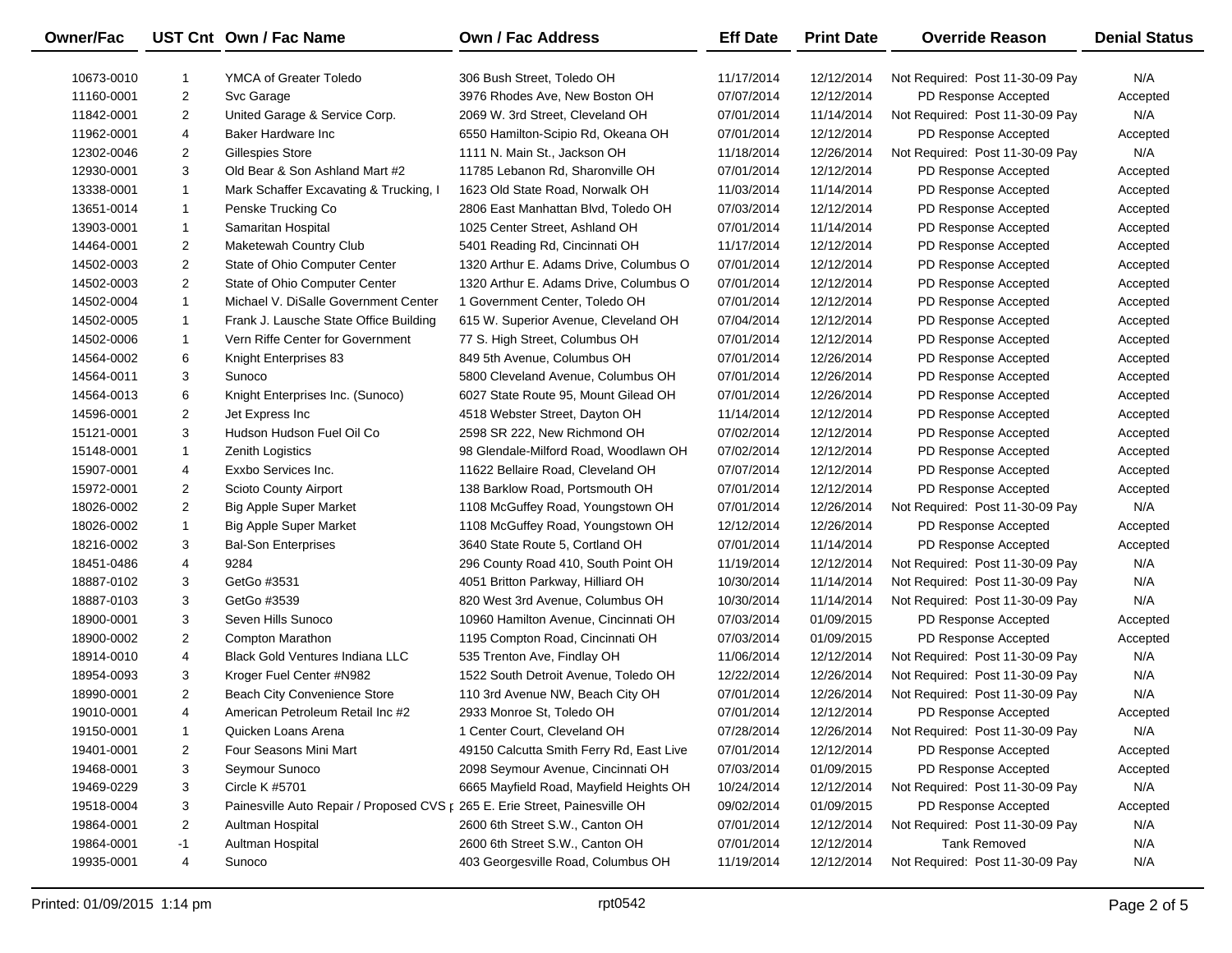| Owner/Fac  |                | UST Cnt Own / Fac Name          | <b>Own / Fac Address</b>                   | <b>Eff Date</b> | <b>Print Date</b> | <b>Override Reason</b>          | <b>Denial Status</b> |
|------------|----------------|---------------------------------|--------------------------------------------|-----------------|-------------------|---------------------------------|----------------------|
| 19976-0010 | 2              | NZR Retail of Toledo            | 4468 Monroe Street, Toledo OH              | 07/01/2014      | 12/12/2014        | PD Response Accepted            | Accepted             |
| 20175-0001 | 4              | Amawi Brothers LLC              | 15237 Euclid Ave, East Cleveland OH        | 07/14/2014      | 12/26/2014        | PD Response Accepted            | Accepted             |
| 20252-0001 | 3              | <b>Town One Station</b>         | 57 N. Main Street, Poland OH               | 07/02/2014      | 12/12/2014        | PD Response Accepted            | Accepted             |
| 20349-0001 | 3              | 7 Hills Marathon                | 10981 Hamilton Ave, Cincinnati OH          | 07/03/2014      | 01/09/2015        | PD Response Accepted            | Accepted             |
| 20435-0001 | $\mathbf{1}$   | U.S. Food Service, Inc.         | 5445 Spellmire Drive, Cincinnati OH        | 11/20/2014      | 12/12/2014        | PD Response Accepted            | Accepted             |
| 20532-0001 | $\mathbf{1}$   | Alicia Holding, LLC             | 180 N. Fourth Street, Steubenville OH      | 10/16/2014      | 01/09/2015        | Not Required: Post 11-30-09 Pay | N/A                  |
| 20797-0001 | 3              | Southland Automotive Inc.       | 7026 W. 130th Street, Middleburg Heights ( | 07/03/2014      | 12/12/2014        | PD Response Accepted            | Accepted             |
| 21028-0001 | 4              | Okeana Quick Stop               | 6085 Cincinnati Brookville Road, Okeana O  | 12/15/2014      | 12/26/2014        | PD Response Accepted            | Accepted             |
| 21032-0061 | 5              | Giant #451                      | 2253 S. Limestone Street, Springfield OH   | 07/25/2014      | 12/12/2014        | Not Required: Post 11-30-09 Pay | N/A                  |
| 21032-0063 | 3              | Giant #453                      | 654 US Highway 250 E., Ashland OH          | 12/01/2014      | 12/12/2014        | Not Required: Post 11-30-09 Pay | N/A                  |
| 21230-0001 | 4              | Giant Dayton, LLC DBA Giant 569 | 129 E. National Road, Vandalia OH          | 07/01/2014      | 11/14/2014        | Not Required: Post 11-30-09 Pay | N/A                  |
| 21230-0002 | 4              | Giant Dayton, LLC DBA Giant 594 | 2112 W. Main Street, Springfield OH        | 07/01/2014      | 11/14/2014        | Not Required: Post 11-30-09 Pay | N/A                  |
| 21230-0003 | 4              | Giant Dayton, LLC DBA Giant 586 | 4362 Indian Ripple Road, Beavercreek OH    | 07/01/2014      | 11/14/2014        | Not Required: Post 11-30-09 Pay | N/A                  |
| 21230-0004 | 3              | Giant Dayton, LLC dba Giant 572 | 3898 Salem Avenue, Dayton OH               | 07/01/2014      | 11/14/2014        | Not Required: Post 11-30-09 Pay | N/A                  |
| 21230-0005 | 4              | Giant Dayton, LLC DBA Giant 567 | 1016 W. Main Street, Tipp City OH          | 07/01/2014      | 11/14/2014        | Not Required: Post 11-30-09 Pay | N/A                  |
| 21230-0006 | $\overline{2}$ | Giant Dayton, LLC DBA Giant 583 | 2835 N. Fairfield Road, Beavercreek OH     | 07/01/2014      | 11/14/2014        | Not Required: Post 11-30-09 Pay | N/A                  |
| 21230-0007 | 5              | Giant Dayton, LLC DBA Giant 587 | 7780 Springboro Pike, Dayton OH            | 07/01/2014      | 11/14/2014        | Not Required: Post 11-30-09 Pay | N/A                  |
| 21230-0008 | 3              | Giant Dayton, LLC DBA Giant 593 | 2598 E. Main Street, Springfield OH        | 07/01/2014      | 11/14/2014        | Not Required: Post 11-30-09 Pay | N/A                  |
| 21230-0009 | 4              | Giant Dayton, LLC DBA Giant 595 | 2300 S. Limestone Street, Springfield OH   | 07/01/2014      | 11/14/2014        | Not Required: Post 11-30-09 Pay | N/A                  |
| 21230-0010 | 4              | Giant Dayton, LLC DBA Giant 575 | 2100 S. Edwin C. Moses, Dayton OH          | 07/01/2014      | 11/14/2014        | Not Required: Post 11-30-09 Pay | N/A                  |
| 21230-0011 | 3              | Giant Dayton, LLC DBA Giant 584 | 501 Woodman Drive, Riverside OH            | 07/01/2014      | 11/14/2014        | Not Required: Post 11-30-09 Pay | N/A                  |
| 21230-0012 | 3              | Giant Dayton, LLC DBA Giant 564 | 871 N. Broad Street, Fairborn OH           | 07/01/2014      | 11/14/2014        | Not Required: Post 11-30-09 Pay | N/A                  |
| 21230-0012 | -1             | Giant Dayton, LLC DBA Giant 564 | 871 N. Broad Street, Fairborn OH           | 07/01/2014      | 11/14/2014        | <b>Tank Removed</b>             | N/A                  |
| 21230-0013 | 4              | Giant Dayton, LLC DBA Giant 577 | 2431 Needmore Road, Dayton OH              | 07/01/2014      | 11/14/2014        | Not Required: Post 11-30-09 Pay | N/A                  |
| 21230-0014 | 4              | Giant Dayton, LLC DBA Giant 581 | 7888 Troy Pike, Huber Heights OH           | 07/01/2014      | 11/14/2014        | Not Required: Post 11-30-09 Pay | N/A                  |
| 21230-0015 | 3              | Giant Dayton, LLC DBA Giant 563 | 1273 S. Main Street, Englewood OH          | 07/01/2014      | 11/14/2014        | Not Required: Post 11-30-09 Pay | N/A                  |
| 21230-0016 | 3              | Giant Dayton, LLC DBA Giant 585 | 3001 Kettering Boulevard, Kettering OH     | 07/01/2014      | 11/14/2014        | Not Required: Post 11-30-09 Pay | N/A                  |
| 21230-0017 | 4              | Giant Dayton, LLC DBA Giant 582 | 4000 Far Hills Avenue, Kettering OH        | 07/01/2014      | 11/14/2014        | Not Required: Post 11-30-09 Pay | N/A                  |
| 21230-0018 | 3              | Giant Dayton, LLC DBA Giant 576 | 3000 Linden Avenue, Dayton OH              | 07/01/2014      | 11/14/2014        | Not Required: Post 11-30-09 Pay | N/A                  |
| 21230-0019 | 3              | Giant Dayton, LLC DBA Giant 578 | 5835 N. Main Street, Dayton OH             | 07/01/2014      | 11/14/2014        | Not Required: Post 11-30-09 Pay | N/A                  |
| 21230-0020 | 3              | Giant Dayton, LLC DBA Giant 571 | 433 S. Main Street, Dayton OH              | 07/01/2014      | 11/14/2014        | Not Required: Post 11-30-09 Pay | N/A                  |
| 21230-0021 | 3              | Giant Dayton, LLC DBA Giant 579 | 4024 W. 3rd Street, Dayton OH              | 07/01/2014      | 11/14/2014        | Not Required: Post 11-30-09 Pay | N/A                  |
| 21230-0022 | 3              | Giant Dayton, LLC DBA Giant 574 | 3636 Germantown Road, Dayton OH            | 07/01/2014      | 11/14/2014        | Not Required: Post 11-30-09 Pay | N/A                  |
| 21230-0023 | 3              | Giant Dayton, LLC DBA Giant 573 | 500 Salem Avenue, Dayton OH                | 07/01/2014      | 11/14/2014        | Not Required: Post 11-30-09 Pay | N/A                  |
| 21230-0024 | 4              | Giant Dayton, LLC DBA Giant 591 | 1350 Upper Valley Pike, Springfield OH     | 07/01/2014      | 11/14/2014        | Not Required: Post 11-30-09 Pay | N/A                  |
| 21230-0025 | 3              | Giant Dayton, LLC DBA Giant 566 | 102 Byers Road, Miamisburg OH              | 07/01/2014      | 11/14/2014        | Not Required: Post 11-30-09 Pay | N/A                  |
| 21230-0026 | 4              | Giant Dayton, LLC DBA Giant 580 | 2361 S. Smithville Road, Kettering OH      | 07/01/2014      | 11/14/2014        | Not Required: Post 11-30-09 Pay | N/A                  |
| 21230-0027 | 4              | Giant Dayton, LLC DBA Giant 561 | 4311 Grand Avenue, Middletown OH           | 07/01/2014      | 11/14/2014        | Not Required: Post 11-30-09 Pay | N/A                  |
| 21230-0028 | 4              | Giant Dayton, LLC DBA Giant 568 | 1590 W. Main Street, Troy OH               | 07/01/2014      | 11/14/2014        | Not Required: Post 11-30-09 Pay | N/A                  |
| 21230-0029 | 3              | Giant Dayton, LLC DBA Giant 588 | 1580 W. Centerville Road, Dayton OH        | 07/01/2014      | 11/14/2014        | Not Required: Post 11-30-09 Pay | N/A                  |
| 21230-0030 | 3              | Giant Dayton, LLC DBA Giant 590 | 6201 Wilmington Pike, Centerville OH       | 07/01/2014      | 11/14/2014        | Not Required: Post 11-30-09 Pay | N/A                  |
| 21230-0031 | 3              | Giant Dayton, LLC DBA Giant 592 | 2250 N. Limestone Street, Springfield OH   | 07/01/2014      | 11/14/2014        | Not Required: Post 11-30-09 Pay | N/A                  |
| 21230-0032 | 4              | Giant Dayton, LLC DBA Giant 565 | 1040 E. Dayton Yellowsprings Road, Fairb   | 07/01/2014      | 11/14/2014        | Not Required: Post 11-30-09 Pay | N/A                  |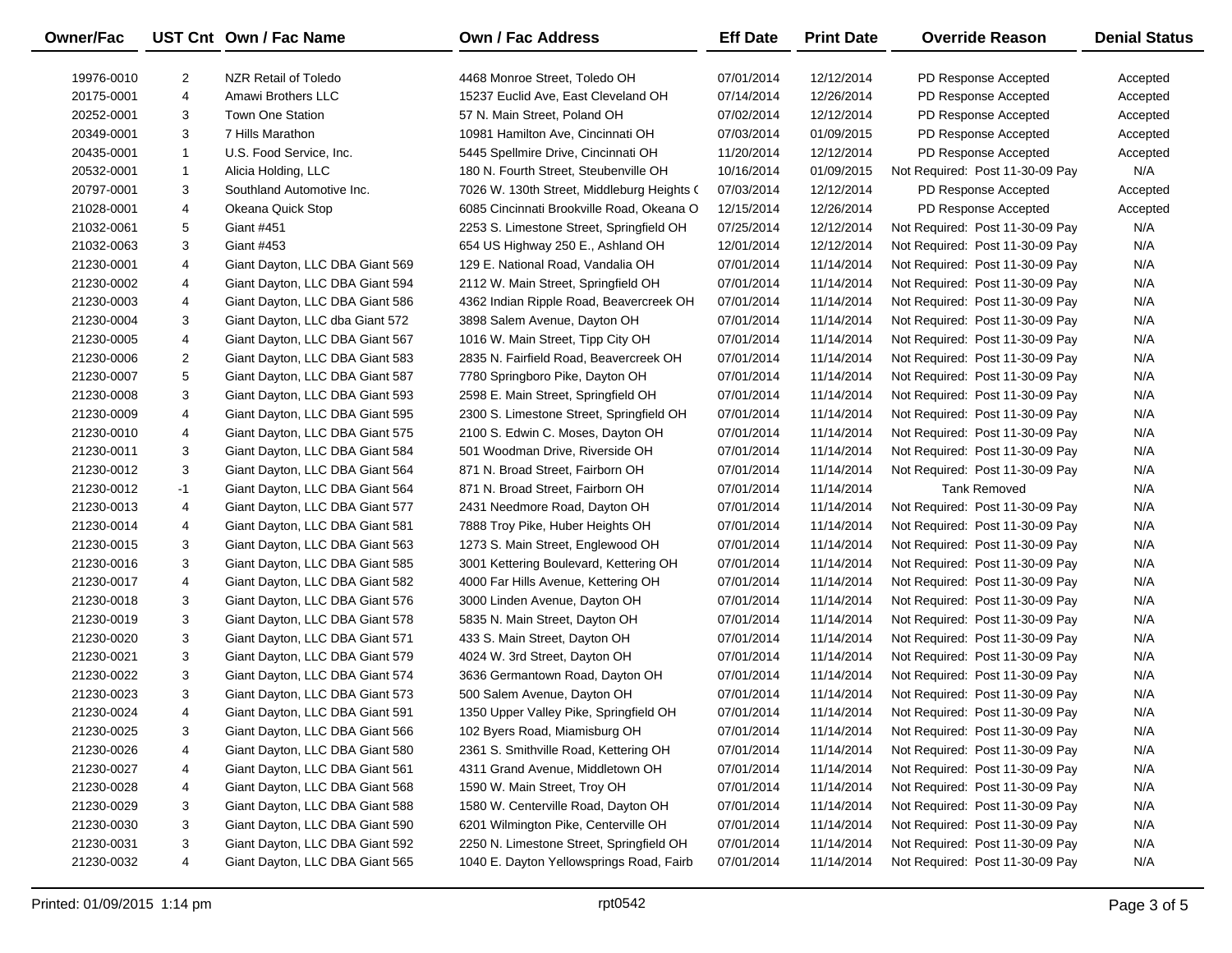| <b>Owner/Fac</b> |                | UST Cnt Own / Fac Name               | <b>Own / Fac Address</b>                   | <b>Eff Date</b> | <b>Print Date</b> | <b>Override Reason</b>          | <b>Denial Status</b> |
|------------------|----------------|--------------------------------------|--------------------------------------------|-----------------|-------------------|---------------------------------|----------------------|
| 21230-0033       | 3              | Giant Dayton LLC DBA Giant 562       | 3500 Roosevelt Avenue, Middletown OH       | 07/01/2014      | 11/14/2014        | Not Required: Post 11-30-09 Pay | N/A                  |
| 21230-0034       | 3              | Giant Dayton, LLC DBA Giant 570      | 326 W. Main Street, Xenia OH               | 07/01/2014      | 11/14/2014        | Not Required: Post 11-30-09 Pay | N/A                  |
| 21309-0001       | 3              | <b>GP Express</b>                    | 11750 Snow Road, Parma OH                  | 10/31/2014      | 11/14/2014        | PD Response Accepted            | Accepted             |
| 21309-0002       | 3              | Snow and Chevy Property LLC          | 33600 Center Ridge Road, North Ridgevi     | 07/01/2014      | 11/14/2014        | Not Required: Post 11-30-09 Pay | N/A                  |
| 21312-0001       | $\overline{2}$ | <b>ESAI Land LLC</b>                 | 2606 Jefferson Avenue, Cincinnati OH       | 07/03/2014      | 01/09/2015        | PD Response Accepted            | Accepted             |
| 21327-0001       | 5              | <b>Stakely Automotive</b>            | 197 W. Columbus Street, Lithopolis OH      | 07/01/2014      | 11/14/2014        | PD Response Accepted            | Accepted             |
| 21559-0001       | 3              | <b>Bell's Station Service</b>        | 703 Columbus Avenue, Washington Court I    | 11/17/2014      | 12/12/2014        | Not Required: Post 11-30-09 Pay | N/A                  |
| 21631-0001       | 3              | 322 & 91 Property Co., LLC           | 6665 Mayfield Road, Mayfield Heights OH    | 08/28/2014      | 11/14/2014        | Not Required: Post 11-30-09 Pay | N/A                  |
| 21658-0001       | 4              | Kahlon, Inc.                         | 2115 East Avenue, Akron OH                 | 12/08/2014      | 12/12/2014        | PD Response Accepted            | Accepted             |
| 21689-0001       | 4              | MMS Petroleum Inc.                   | 1905 Lee Road, Cleveland Heights OH        | 07/01/2014      | 12/12/2014        | PD Response Accepted            | Accepted             |
| 21783-0001       | $\overline{2}$ | Muskingum County Board of DD         | 1304 Newark Road (Rear), Zanesville OH     | 07/28/2014      | 01/09/2015        | PD Response Accepted            | Accepted             |
| 21962-0003       | $\mathbf{1}$   | <b>Merchants National Bank</b>       | 24 E. Water Street, Sinking Spring OH      | 07/01/2014      | 12/26/2014        | Not Required: Post 11-30-09 Pay | N/A                  |
| 22000-0001       | $\overline{2}$ | Ismail I. Jallaq Facility            | 2761 E. Main Street, Bexley OH             | 10/09/2014      | 12/12/2014        | Not Required: Post 11-30-09 Pay | N/A                  |
| 22027-0001       | $\mathbf{1}$   | Dashmesh Investors LLC               | 1397 E. McPherson Highway, Clyde OH        | 07/01/2014      | 01/09/2015        | Not Required: Post 11-30-09 Pay | N/A                  |
| 22184-0001       | 3              | Manjit Kaur Bains Property           | 1600 30th Street N.E., Canton OH           | 07/02/2014      | 12/12/2014        | PD Response Accepted            | Accepted             |
| 22367-0001       | 5              | Elian 704, Inc.                      | 704 N. Main Street, Wellington OH          | 11/03/2014      | 11/14/2014        | Not Required: Post 11-30-09 Pay | N/A                  |
| 22462-0001       | $\overline{2}$ | Three A's, Inc.                      | 1601 E. 4th Street, Lima OH                | 07/01/2014      | 12/12/2014        | PD Response Accepted            | Accepted             |
| 22546-0003       | $\overline{2}$ | Winesburg Marathon                   | 2595 US Route 62, Winesburg OH             | 11/03/2014      | 01/09/2015        | PD Response Accepted            | Accepted             |
| 22592-0001       | 4              | Herd Holdings, LLC                   | 8 W. Coshocton Street, Johnstown OH        | 12/22/2014      | 12/26/2014        | Not Required: Post 11-30-09 Pay | N/A                  |
| 22649-0001       | 4              | Valley View Food, LLC                | 1992 Elm Road NE, Warren OH                | 07/01/2014      | 12/12/2014        | PD Response Accepted            | Accepted             |
| 22734-0001       | 3              | 400 High Street, Inc.                | 410 High Street, Fairport Harbor OH        | 12/09/2014      | 12/12/2014        | PD Response Accepted            | Accepted             |
| 22736-0001       | 4              | Valero Gas Station                   | 322 W. Market Street, Troy OH              | 12/16/2014      | 12/26/2014        | PD Response Accepted            | Accepted             |
| 22737-0001       | 4              | <b>Valero Gas Station</b>            | 1116 Bechtle Avenue, Springfield OH        | 12/16/2014      | 12/26/2014        | PD Response Accepted            | Accepted             |
| 22781-0001       | 2              | The Chefs' Warehouse, Inc.           | 619 Linn Street, Cincinnati OH             | 11/18/2014      | 12/12/2014        | PD Response Accepted            | Accepted             |
| 22810-0001       | 3              | Neha & Richel Inc.                   | 7436 Wooster Pike, Cincinnati OH           | 07/01/2014      | 12/12/2014        | PD Response Accepted            | Accepted             |
| 22874-0001       | 3              | MTA Petroleum & Food Mart, LLC       | 52634 High Ridge Road, Saint Clairsville O | 11/19/2014      | 12/12/2014        | Not Required: Post 11-30-09 Pay | N/A                  |
| 22977-0001       | 4              | Shubh Ashish dba Marathon, Stop N Go | 43520 Middle Ridge Road, Lorain OH         | 12/03/2014      | 12/12/2014        | PD Response Accepted            | Accepted             |
| 23079-0001       | 3              | Spee-D-Foods #26                     | 1735 Cleveland Avenue NW, Canton OH        | 07/03/2014      | 12/12/2014        | PD Response Accepted            | Accepted             |
| 23081-0001       | 3              | Rocky LLC                            | 910 North William Street, Paulding OH      | 12/23/2014      | 12/26/2014        | Not Required: Post 11-30-09 Pay | N/A                  |
| 23088-0001       | 4              | SPV Wayne & Keowee Sunoco            | 912 Wayne Avenue, Dayton OH                | 07/01/2014      | 12/12/2014        | PD Response Accepted            | Accepted             |
| 23088-0002       | 3              | SPV Wayne & Wyoming Sunoco           | 1502 Wayne Street, Dayton OH               | 07/01/2014      | 12/12/2014        | PD Response Accepted            | Accepted             |
| 23107-0001       | 4              | Krishna Food Mart LLC                | 11724 State Route 104, Waverly OH          | 07/01/2014      | 12/12/2014        | PD Response Accepted            | Accepted             |
| 23108-0001       | $\overline{2}$ | Ganpati R & H Inc.                   | 1711 Lockbourne Road, Columbus OH          | 07/02/2014      | 12/12/2014        | PD Response Accepted            | Accepted             |
| 23116-0001       | 3              | <b>Westerville Road Duchess</b>      | 2835 Westerville Road, Columbus OH         | 07/01/2014      | 11/14/2014        | PD Response Accepted            | Accepted             |
| 23128-0001       | 5              | Trails Pit Stop, LLC                 | 10616 Lancaster Road, Hebron OH            | 12/01/2014      | 12/12/2014        | Not Required: Post 11-30-09 Pay | N/A                  |
| 23136-0001       | $\mathbf{1}$   | GSA #G5TSB-17909                     | 2012 Ronald Reagan Drive, Cincinnati OH    | 07/01/2014      | 12/12/2014        | PD Response Accepted            | Accepted             |
| 23138-0001       | 3              | Price Hill Marathon                  | 3431 Warsaw Ave, Cincinnati OH             | 07/30/2014      | 01/09/2015        | PD Response Accepted            | Accepted             |
| 23161-0001       | 4              | Logan Elm Marathon                   | 24539 US Route 23 South, Circleville OH    | 11/13/2014      | 12/12/2014        | Not Required: Post 11-30-09 Pay | N/A                  |
| 23169-0001       | 3              | Amsterdam Country Corner LLC         | 104 North Main Street, Amsterdam OH        | 12/11/2014      | 01/09/2015        | PD Response Accepted            | Accepted             |
| 23172-0001       | 2              | Valero                               | 3217 Oberlin Avenue, Lorain OH             | 07/07/2014      | 12/12/2014        | PD Response Accepted            | Accepted             |
| 23244-0001       | 4              | Farmersville Sunoco                  | 363 N. Elm Street, Farmersville OH         | 10/01/2014      | 12/12/2014        | PD Response Accepted            | Accepted             |
| 23246-0001       | 4              | Ultimate JETCHARTERS                 | 6061 W Airport Dr, N Canton OH             | 10/30/2014      | 11/14/2014        | Not Required: Post 11-30-09 Pay | N/A                  |
| 23252-0001       | 5              | Main Street Carry Out                | 203 S Main St, Willard OH                  | 10/15/2014      | 11/14/2014        | Not Required: Post 11-30-09 Pay | N/A                  |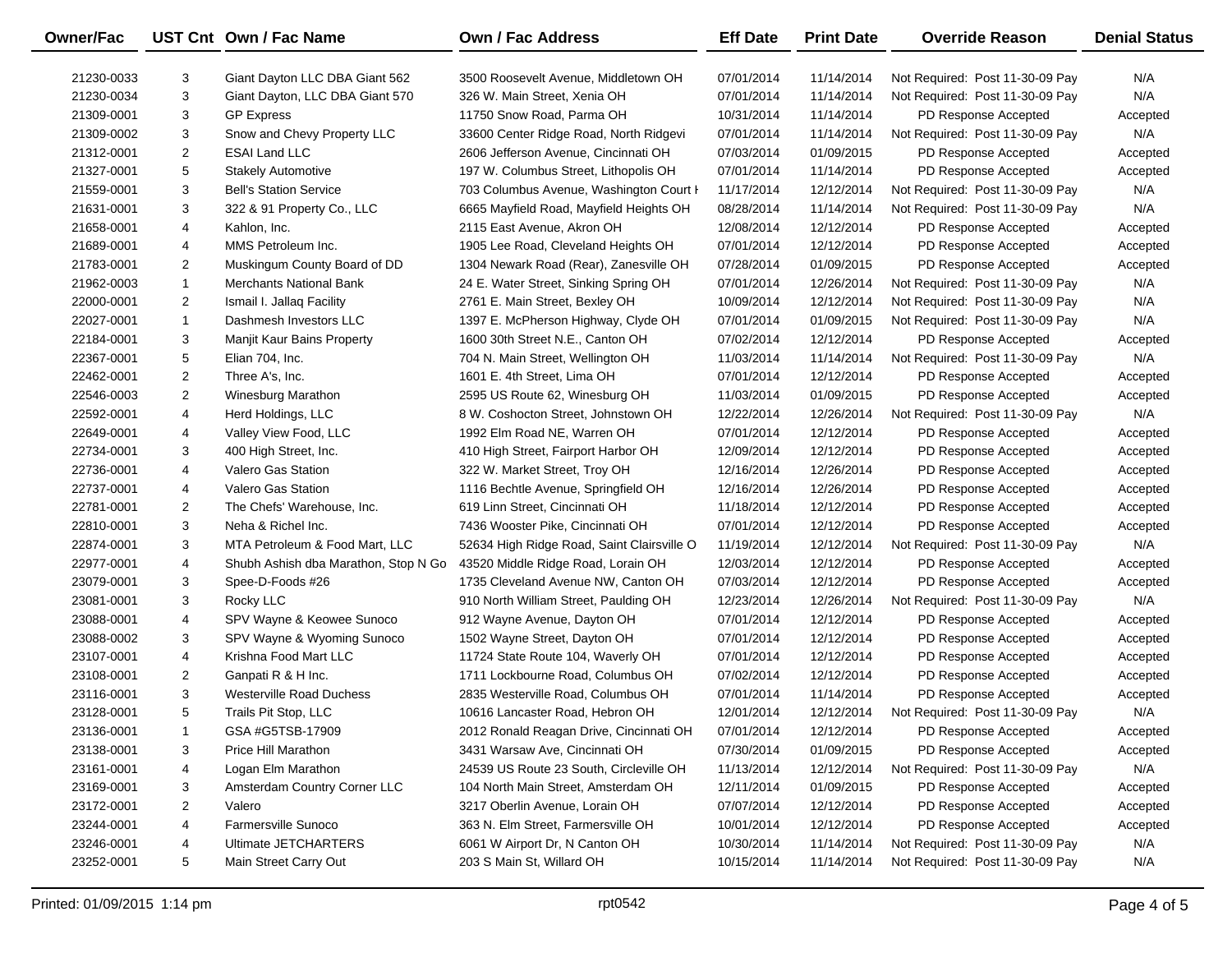| <b>Owner/Fac</b>    |              | UST Cnt Own / Fac Name                                                     | Own / Fac Address                           | <b>Eff Date</b> | <b>Print Date</b> | <b>Override Reason</b>          | <b>Denial Status</b> |
|---------------------|--------------|----------------------------------------------------------------------------|---------------------------------------------|-----------------|-------------------|---------------------------------|----------------------|
| 23252-0002          | 5            | Sycamore BP                                                                | 103 W. Saffel Street, Sycamore OH           | 10/06/2014      | 11/14/2014        | Not Required: Post 11-30-09 Pay | N/A                  |
| 23252-0003          | 3            | <b>Greenwich Mickey Mart</b>                                               | 47 E. Main Street. Greenwich OH             | 10/06/2014      | 11/14/2014        | Not Required: Post 11-30-09 Pay | N/A                  |
| 23252-0004          | 3            | Berlin Heights Carry Out, Inc.                                             | 5 South Street, Berlin Heights OH           | 11/19/2014      | 12/26/2014        | Not Required: Post 11-30-09 Pay | N/A                  |
| 23262-0001          | 3            | Sami Quick Stop                                                            | 2115 East Midlothian Boulevard, Struthers ( | 12/15/2014      | 12/26/2014        | Not Required: Post 11-30-09 Pay | N/A                  |
| 23264-0001          | $\mathbf{2}$ | Thorburn Development, LLC DBA Johne                                        | Rt 149 North, Flushing OH                   | 12/21/2014      | 12/26/2014        | Not Required: Post 11-30-09 Pay | N/A                  |
| 23265-0001          |              | Donald C. and Kathleen A. Lastoria                                         | 8889 Brecksville Road, Brecksville OH       | 12/19/2014      | 12/26/2014        | Not Required: Post 11-30-09 Pay | N/A                  |
| 23268-0001          |              | Gas Station, Car Wash, and Convenienc 15525 W. High Street, Middlefield OH |                                             | 11/25/2014      | 12/26/2014        | Not Required: Post 11-30-09 Pay | N/A                  |
|                     |              |                                                                            |                                             |                 |                   |                                 |                      |
| <b>Total Owners</b> | 107          |                                                                            |                                             |                 |                   |                                 |                      |

**Total Facilities**

**Total USTs**

**Total Determinations92**

**471**

**166**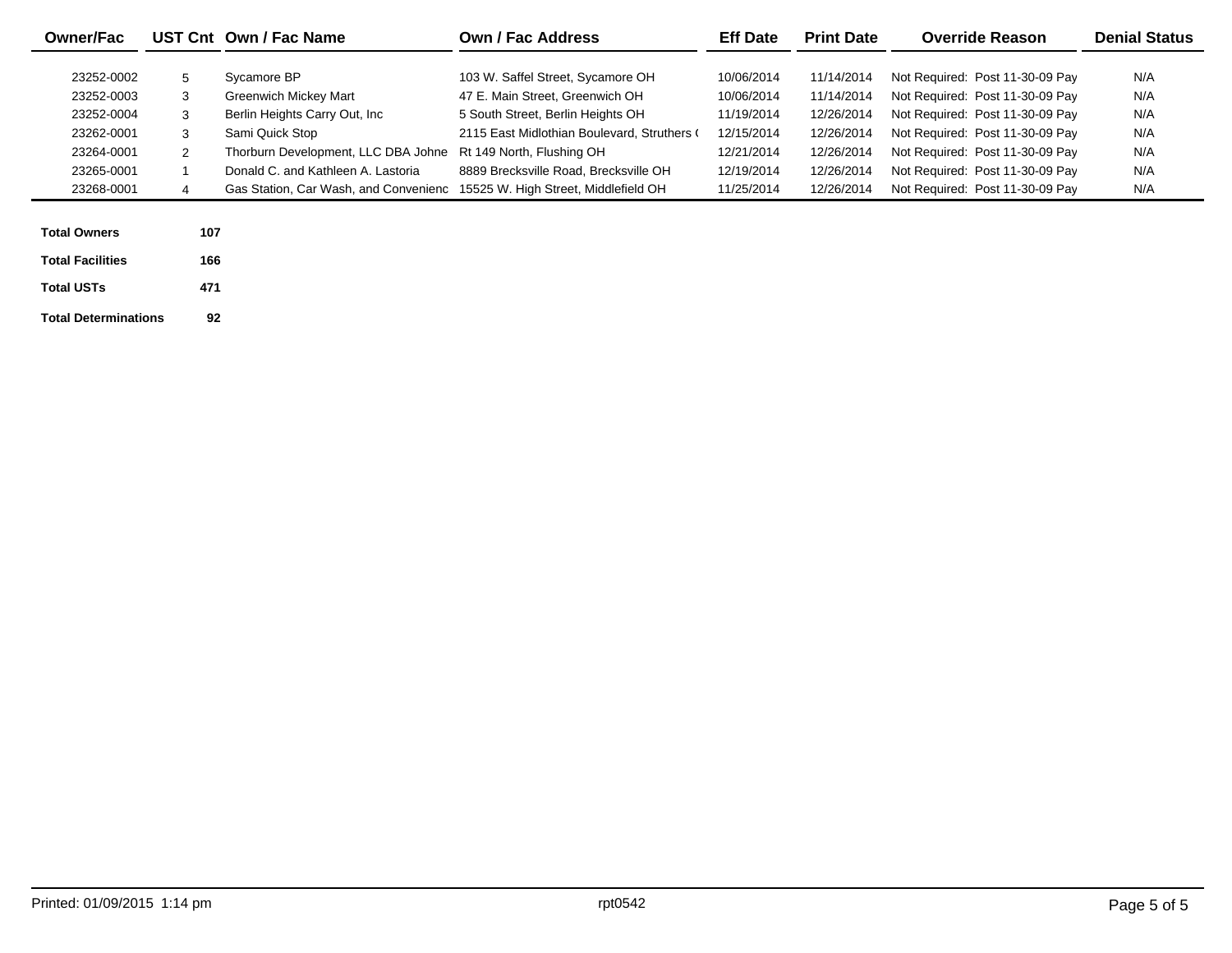# *Petroleum UST Release Compensation Board*

**Facility Certificate Listing**

**Program Year 2014 COC Eff Date: No COC Print Date: No Denial Status: DETERMINATION**

## **Date of Determination from 11/12/2014 to 1/13/15**

| <b>Owner/Fac</b> |                         | UST Cnt Own / Fac Name                 | <b>Own / Fac Address</b>                  | <b>Eff Date</b> | <b>Print Date</b> | <b>Override Reason</b> | <b>Denial Status</b> |
|------------------|-------------------------|----------------------------------------|-------------------------------------------|-----------------|-------------------|------------------------|----------------------|
|                  |                         |                                        |                                           |                 |                   |                        |                      |
| 2025-0001        | $\overline{2}$          | East Cleveland Police Dept             | 1824 Marloes Street, East Cleveland OH    |                 |                   | N/A                    | Determination        |
| 2025-0002        | $\mathbf{1}$            | East Cleveland Service Department      | 1610 Eddy Road, East Cleveland OH         |                 |                   | N/A                    | Determination        |
| 2025-0003        | $\mathbf{1}$            | East Cleveland Fire Sta 2              | 14801 Shaw Avenue, East Cleveland OH      |                 |                   | N/A                    | Determination        |
| 2025-0004        | $\mathbf{1}$            | City of East Cleveland Service Garage  | 1626 Eddy Road, East Cleveland OH         |                 |                   | N/A                    | Determination        |
| 2115-0001        | 2                       | City Of Richmond Heights               | 26260 Chardonview Road, Richmond Heig     |                 |                   | N/A                    | Determination        |
| 5505-0001        | $\mathbf{1}$            | <b>Glenmont Station</b>                | 808 Depot Street, Glenmont OH             |                 |                   | N/A                    | Determination        |
| 5926-0001        | 5                       | Gas And Oil                            | 1475 Massillon Road, Akron OH             |                 |                   | N/A                    | Determination        |
| 5926-0005        | 4                       | Gas And Oil                            | 455 W. Turkeyfoot Lake Road, Akron OH     |                 |                   | N/A                    | Determination        |
| 5926-0011        | 5                       | Gas And Oil                            | 13182 Shank Road, Doylestown OH           |                 |                   | N/A                    | Determination        |
| 5926-0013        | 5                       | Joe Moneskey Facility                  | 1980 S. Arlington Road, Akron OH          |                 |                   | N/A                    | Determination        |
| 6702-0001        | $\mathbf{1}$            | <b>Reiters Garage</b>                  | 205 E. Main Street, Deshler OH            |                 |                   | N/A                    | Determination        |
| 9605-0001        | 2                       | Shady Hollow Country Club              | 4865 Wales Rd NW, Massillon OH            |                 |                   | N/A                    | Determination        |
| 11352-0001       | 4                       | Lawrence and Anitalouise Isaacs Proper | 6590 Gracely Drive, Cincinnati OH         |                 |                   | N/A                    | Determination        |
| 12260-0004       | $\mathbf{1}$            | Central Transport Inc                  | 5400 Enterprise Boulevard, Toledo OH      |                 |                   | N/A                    | Determination        |
| 12260-0021       | $\mathbf{1}$            | Crown Enterprises Inc                  | 1850 Bailey Rd, North Jackson OH          |                 |                   | N/A                    | Determination        |
| 15893-0001       | 2                       | Hissom's Gas Glo                       | 827 East Main St, Barnesville OH          |                 |                   | N/A                    | Determination        |
| 16733-0002       | $\overline{\mathbf{c}}$ | Village Of Minerva                     | 505 1/2 E Lincolnway, Minerva OH          |                 |                   | N/A                    | Determination        |
| 17884-0001       | $\overline{\mathbf{c}}$ | Pro Gas 1                              | 544 Richland Avenue, Athens OH            |                 |                   | N/A                    | Determination        |
| 18713-0001       | 3                       | Schneider's Marathon                   | 1649 State Route 125, Hamersville OH      |                 |                   | N/A                    | Determination        |
| 18960-0002       | 4                       | <b>Piedmont Minimart</b>               | 33195 Cadiz Piedmont Road, Piedmont O     |                 |                   | N/A                    | Determination        |
| 18990-0001       | $\mathbf{1}$            | Beach City Convenience Store           | 110 3rd Avenue NW, Beach City OH          |                 |                   | N/A                    | Determination        |
| 19415-0002       | 2                       | A & K Gas                              | 693 E. Fifth Avenue, Columbus OH          |                 |                   | N/A                    | Determination        |
| 19415-0003       | 3                       | Pak Gas                                | 1949 Schrock Road, Columbus OH            |                 |                   | N/A                    | Determination        |
| 19695-0001       | 2                       | Tantash Inc.                           | 818 E. 200th Street, Cleveland OH         |                 |                   | N/A                    | Determination        |
| 19857-0001       | 6                       | AJ's Carry Out                         | 805 W. Main Street, Leipsic OH            |                 |                   | N/A                    | Determination        |
| 19860-0001       | $\overline{2}$          | <b>West End Marathon</b>               | 1912 Hayes Avenue, Fremont OH             |                 |                   | N/A                    | Determination        |
| 19860-0002       | 4                       | PRW Inc.                               | 1029 Oak Harbor Road, Fremont OH          |                 |                   | N/A                    | Determination        |
| 19992-0001       | 4                       | For Your Convenience                   | 300 17th Street, Wellsville OH            |                 |                   | N/A                    | Determination        |
| 20499-0001       | 6                       | Penn Ohio Plaza                        | 10650 Market Street, North Lima OH        |                 |                   | N/A                    | Determination        |
| 20630-0001       | $\mathbf{1}$            | Laipply's Store                        | 600 E. Cross Street, Summerfield OH       |                 |                   | N/A                    | Determination        |
| 20630-0002       | $\mathbf{1}$            | Jeff's Garage                          | 302 W. Cross Street, Summerfield OH       |                 |                   | N/A                    | Determination        |
| 20659-0003       | 4                       | Troy - Valley Petroleum Facility       | 7186 Miller Lane, Dayton OH               |                 |                   | N/A                    | Determination        |
| 20866-0001       | $\mathbf{1}$            | Vitran Express, Inc.                   | 2789 E. Crescentville Road, Sharonville O |                 |                   | N/A                    | Determination        |
| 21207-0001       | $\mathbf{1}$            | Frank's Market                         | 1905 Cleveland Avenue, Columbus OH        |                 |                   | N/A                    | Determination        |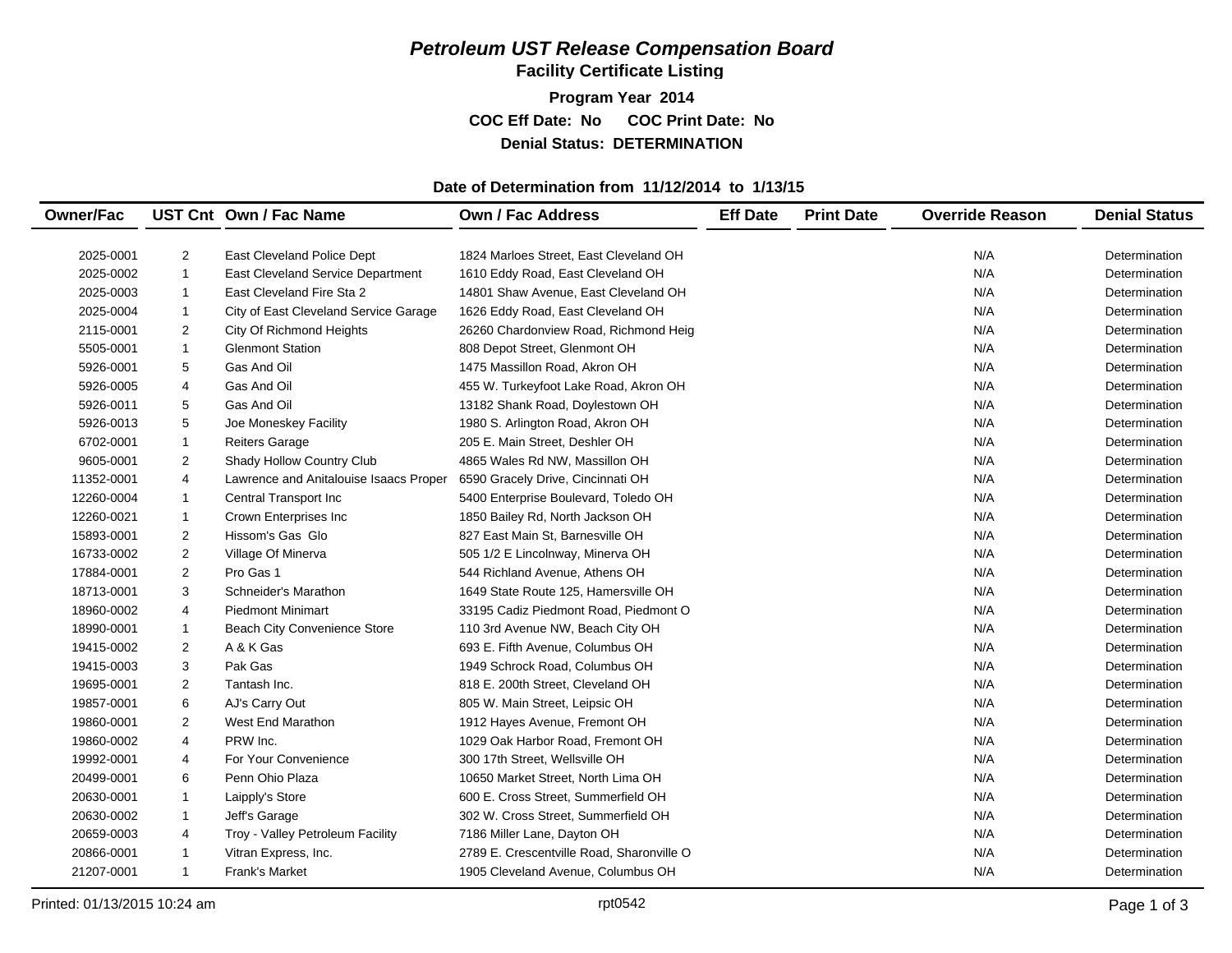| <b>Owner/Fac</b> |                | UST Cnt Own / Fac Name           | Own / Fac Address                       | <b>Eff Date</b> | <b>Print Date</b> | <b>Override Reason</b> | <b>Denial Status</b> |
|------------------|----------------|----------------------------------|-----------------------------------------|-----------------|-------------------|------------------------|----------------------|
| 21286-0001       | 3              | Bloomville Investors, LLC        | 19 N. Marion Street, Bloomville OH      |                 |                   | N/A                    | Determination        |
| 21348-0001       | $\overline{c}$ | Philadelphia Oil, LLC            | 2800 Philadelphia Drive, Dayton OH      |                 |                   | N/A                    | Determination        |
| 21539-0001       | $\overline{2}$ | Starfuel                         | 1010 N. Broad Street, Fairborn OH       |                 |                   | N/A                    | Determination        |
| 21539-0002       | 2              | East Side Mini-Mart              | 1314 E. Main Street, Troy OH            |                 |                   | N/A                    | Determination        |
| 21616-0003       | 4              | PAP Oil Company, LLC             | 6901 Franklin Lebanon Road, Franklin OH |                 |                   | N/A                    | Determination        |
| 21650-0005       | 3              | <b>OUMALAWIS, LLC</b>            | 4755 Refugee Road, Columbus OH          |                 |                   | N/A                    | Determination        |
| 21830-0001       | 3              | Stephanie Jo Barnett Property    | 1301 Eastern Avenue, Gallipolis OH      |                 |                   | N/A                    | Determination        |
| 21830-0002       | 3              | Stephanie Jo Barnett Property    | 125 Marion Pike, Coal Grove OH          |                 |                   | N/A                    | Determination        |
| 21830-0004       | 3              | Stephanie Jo Barnett Property    | 3103 S. 3rd Street, Ironton OH          |                 |                   | N/A                    | Determination        |
| 21832-0001       | 4              | Pamela L. Cox Property           | 10781 US Highway 52, Stout OH           |                 |                   | N/A                    | Determination        |
| 21962-0002       | 2              | <b>Merchants National Bank</b>   | 2510 State Route 134, Buford OH         |                 |                   | N/A                    | Determination        |
| 22007-0002       | $\mathbf{1}$   | Findlay Ventura Oil, LLC         | 1090 Millville Avenue, Hamilton OH      |                 |                   | N/A                    | Determination        |
| 22027-0001       | $\overline{2}$ | Dashmesh Investors LLC           | 1397 E. McPherson Highway, Clyde OH     |                 |                   | N/A                    | Determination        |
| 22255-0001       | 2              | Z. M. & F., Inc.                 | 3245 E. Broad Street, Columbus OH       |                 |                   | N/A                    | Determination        |
| 22350-0001       | $\overline{2}$ | $H$ & A Inc.                     | 3100 N. Detroit Avenue, Toledo OH       |                 |                   | N/A                    | Determination        |
| 22406-0002       | 5              | Ohio Petroleum Organization, LLC | 302 East Avenue, Hamilton OH            |                 |                   | N/A                    | Determination        |
| 22432-0001       | 3              | Third Street Petroleum, LLC      | 727 W. 3rd Street, Dayton OH            |                 |                   | N/A                    | Determination        |
| 22623-0005       | 5              | Ashland Bancroft, LLC            | 350 W. Bancroft Street, Toledo OH       |                 |                   | N/A                    | Determination        |
| 22628-0002       | 3              | Swairah Web Solutions, LLC       | 631 Pyramid Hill Boulevard, Hamilton OH |                 |                   | N/A                    | Determination        |
| 22664-0001       | 2              | Belmont Gas & Food Mart          | 911 Belmont Avenue, Youngstown OH       |                 |                   | N/A                    | Determination        |
| 22664-0002       | $\overline{c}$ | Ohio Gas & Food Mart             | 2637 Glenwood Ave, Youngstown OH        |                 |                   | N/A                    | Determination        |
| 22668-0001       | 3              | 4934 Paddock Petroleum, LLC      | 4934 Paddock Road, Cincinnati OH        |                 |                   | N/A                    | Determination        |
| 22676-0001       | 3              | Expressway 1                     | 1940 Fairgrove Avenue, Hamilton OH      |                 |                   | N/A                    | Determination        |
| 22684-0001       | $\overline{c}$ | Loretta L. Leedom Property       | 144 State Route 772, Bainbridge OH      |                 |                   | N/A                    | Determination        |
| 22696-0001       | $\overline{2}$ | Ghazawi, Inc.                    | 4489 Pearl Road, Cleveland OH           |                 |                   | N/A                    | Determination        |
| 22723-0001       | 4              | S.H.A. Petroleum, Inc.           | 162 S. Broadway, New Philadelphia OH    |                 |                   | N/A                    | Determination        |
| 22724-0002       | 3              | SHLR Petroleum, Inc.             | 3726 State Route 23, Portsmouth OH      |                 |                   | N/A                    | Determination        |
| 22793-0001       | 4              | Panth 08, LLC                    | 5415 Liberty Avenue, Vermilion OH       |                 |                   | N/A                    | Determination        |
| 22880-0001       | $\mathbf{1}$   | New Horizon Properties LLC       | 205 Salem Avenue, Dayton OH             |                 | 08/08/2014        | N/A                    | Determination        |
| 23005-0001       | 4              | SNS Petroleum, LLC               | 79 E. Main Street, Centerburg OH        |                 |                   | N/A                    | Determination        |
| 23065-0001       | 3              | <b>Blanchester Marathon</b>      | 310 W. Main Street, Blanchester OH      |                 |                   | N/A                    | Determination        |
| 23067-0001       | 3              | <b>Brandt Petroleum LLC</b>      | 4412 Linden Avenue, Riverside OH        |                 |                   | N/A                    | Determination        |
| 23070-0001       | 3              | Dayton Huber Investments LLC     | 5983 Old Troy Pike, Huber Heights OH    |                 |                   | N/A                    | Determination        |
| 23105-0001       | $\overline{4}$ | Skyways Petroleum LLC            | 2727 S. High Street, Columbus OH        |                 |                   | N/A                    | Determination        |
| 23109-0001       | 4              | Mushka LLC                       | 8397 Vine Street, Cincinnati OH         |                 |                   | N/A                    | Determination        |
| 23163-0001       | $\overline{2}$ | <b>Randall Gas</b>               | 4889 Northfield Road, North Randall OH  |                 |                   | N/A                    | Determination        |
| 23249-0001       | 3              | <b>Reconstituted Properties</b>  | 125 Marion Pike, Coal Grove OH          |                 |                   | N/A                    | Determination        |
| 23249-0002       | 3              | <b>Reconstituted Properties</b>  | 3103 S. 3rd Street, Ironton OH          |                 |                   | N/A                    | Determination        |
|                  |                |                                  |                                         |                 |                   |                        |                      |